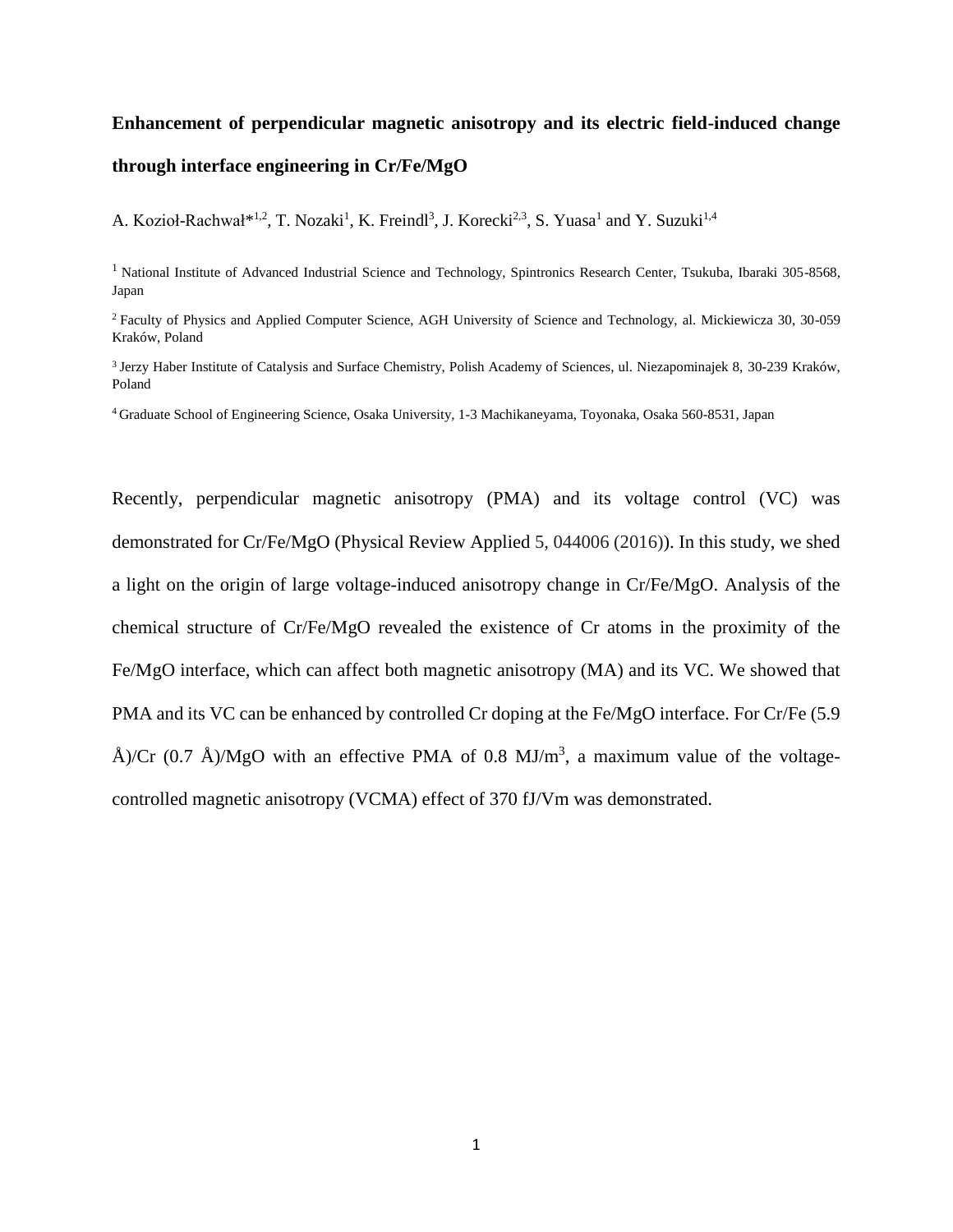### **Introduction**

Electric field-controlled magnetic effects have recently attracted attention due to their potential application in high density, low power-consumption memory. Various studies on voltagecontrolled magnetic effects have been reported for different materials, including ferromagnetic (FM) semiconductors, FM metals, or multiferroics (for review see Ref.<sup>1</sup> and Ref. within). For FM metals the VC of magnetism via electrical modulation of magnetic anisotropy  $(MA)$ ,<sup>2,3</sup> the Curie temperature,<sup>4</sup> domain wall motion,<sup>5,6,7</sup> and the interfacial asymmetric exchange interaction<sup>8</sup> have been demonstrated so far. Moreover, recent reports on bistable magnetization switching<sup>9, 10, 11</sup> and excitation of high frequency magnetization dynamics in an ultrathin FeCo layer by using the VC of  $MA<sup>12,13</sup>$  have contributed to the realization of a new class of voltage-controlled magnetoresistive random access memory (MRAM).<sup>14</sup>

For FM metal films, in contrast to semiconductors,<sup>15</sup> the voltage-induced changes in magnetism are restricted to the atoms closest to the surface due to the short screening length. Several mechanisms have been proposed to be responsible for the voltage-controlled magnetic anisotropy (VCMA) in FM systems. Theoretical studies attributed the origin of the VCMA effect to the spindependent screening of the electric field in FM layers<sup>16</sup> or the change in the relative occupancy of the orbitals of atoms at the interface related to the accumulation/depletion of electrons.<sup>17,18,19</sup> Experimentally, changes in perpendicular magnetic anisotropy (PMA) under an electric field ranges between tenths to thousands of fJ/Vm. The biggest variations of the areal density of the anisotropy energy under an electric field (the so-called VCMA coefficient) were demonstrated for systems in which voltage-induced redox reactions,<sup>20</sup> charge trapping effects,<sup>21</sup> electromigration,<sup>22</sup> or magnetostriction<sup>23</sup> were involved. Although the above-mentioned effects can contribute to the VCMA coefficients being as high as a few thousand fJ/Vm, a practical application of the systems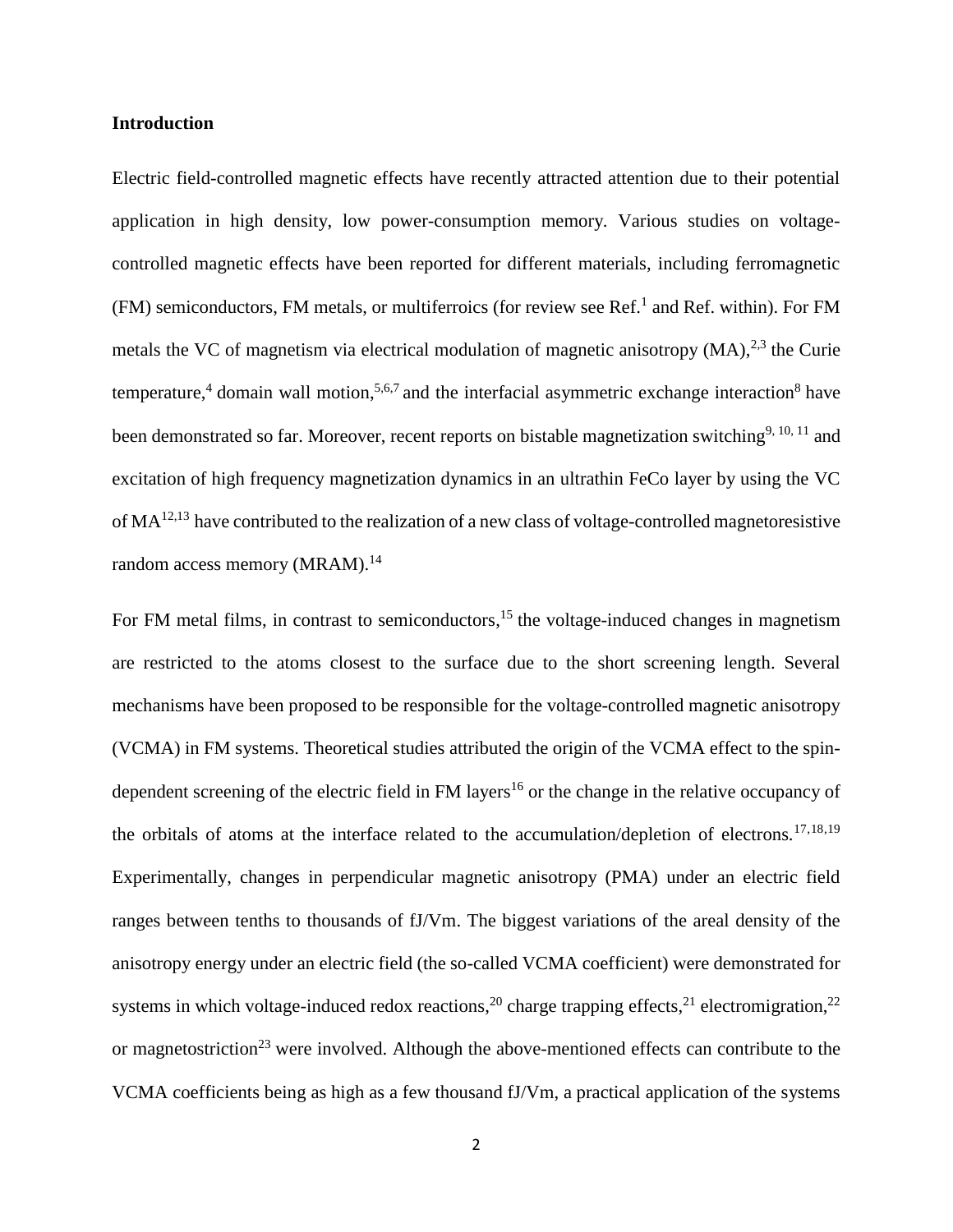for which VCMA is related to chemical reactions at the interface or magnetostriction is limited due to the low operating speed and poor write endurance. However, from a practical point of view, the systems for which the VCMA effect mainly originates from modifications of the electronic structure seems to be promising due to the high-speed operation. Aside from a large VCMA effect, a large PMA is desired to satisfy high thermal stability at reduced dimensions. Since both the VCMA effect and PMA usually have interfacial origins, the growth of high quality and controllable metal/dielectric interfaces is crucial for the understanding and further development of systems that exhibit voltage-tunable MA.

Recently, high interfacial  $MA^{24,25,26}$  and a large VCMA effect<sup>27</sup> were found in an ultrathin Fe layer embedded between Cr and MgO. For an Fe layer with nominal thickness greater than 6 Å a high interfacial anisotropy of  $2.1 \text{mJ/m}^2$  and a linear VCMA coefficient of about 100fJ/Vm were observed. For Fe layers thinner than 6 Å, a considerable reduction in PMA and the saturation magnetization (*Ms*) were noted. Several effects can be responsible for this behavior. One possible explanation is an intermixing between Fe and  $Cr<sub>1</sub><sup>28</sup>$  which can occur especially when an annealing treatment is used during the deposition process.<sup>29</sup> Interestingly, for the thickness of the Fe layer for which a reduction in PMA and *M<sup>s</sup>* were noted, a large VCMA coefficient was observed. For a nominal thickness of the Fe layer of 5.3 Å, a VCMA coefficient of 290fJ/Vm was obtained under a negative voltage, while the PMA remained almost unchanged under a positive voltage. These results suggest that for a deeper understanding of the origin of PMA and its VC, the chemical structure of Cr/Fe/MgO should be analyzed in detail.

In the first part of this paper, we discuss an experimental verification of the local atomic structure of the  $Cr^{57}Fe/MgO$  with the use of conversion electron Mössbauer spectroscopy (CEMS). We show the effects of annealing after the deposition of the MgO barrier on the magnetic properties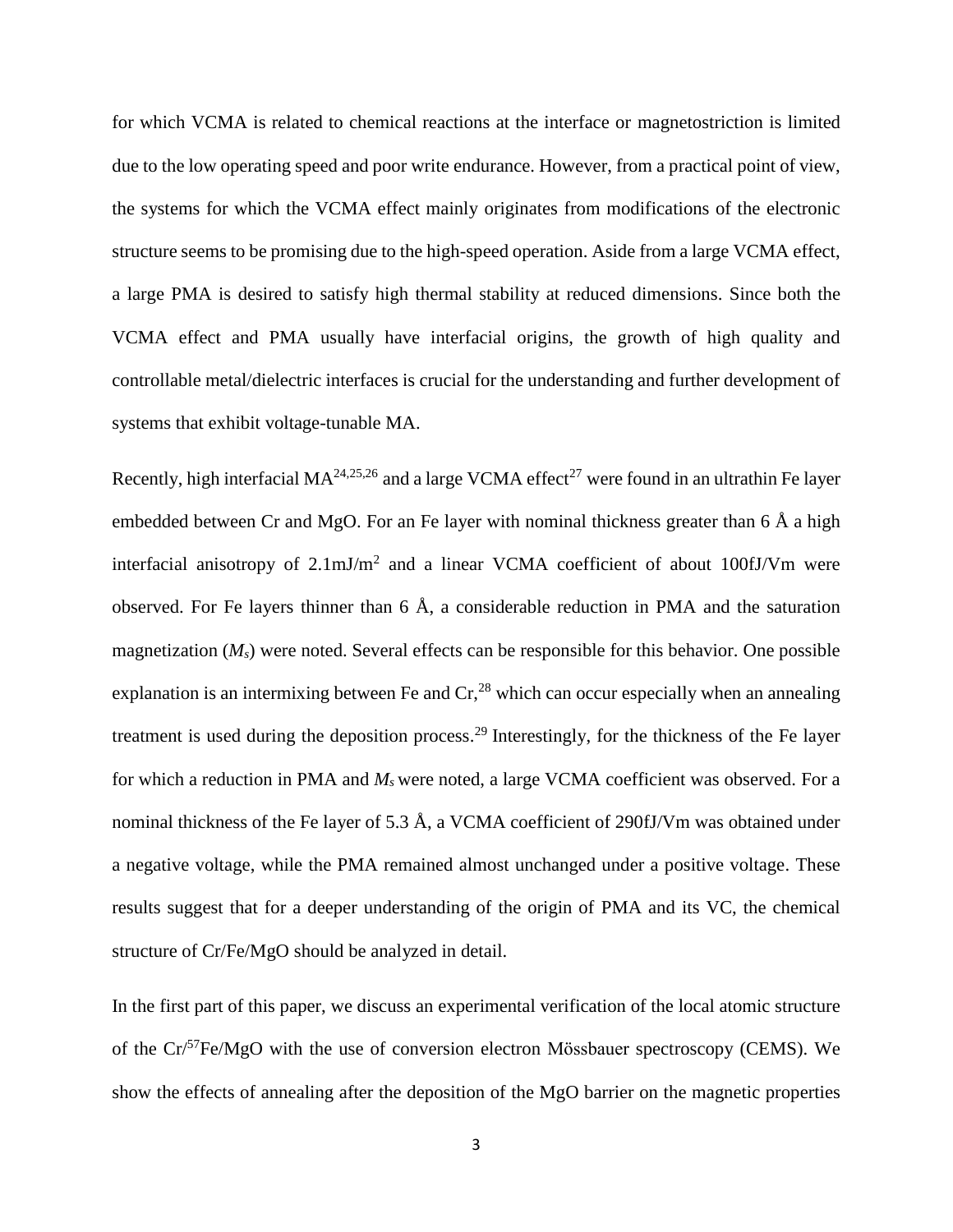and chemical structure in the system. We demonstrate that although no heavy intermixing exists between Fe and Cr in Cr/Fe/MgO, Cr impurities exist at the Fe/MgO interface after annealing. These Cr atoms in the proximity of the Fe/MgO interface can influence the PMA and VCMA.

Inspired by the CEMS results, in the second part of the paper we investigated the role of the insertion of an ultrathin Cr layer at the Fe/MgO interface on PMA and its voltage-induced change in Cr/Fe (*tFe*)/Cr (*dCr*)/MgO. We demonstrate that a light doping of Cr at the Fe/MgO interface enhances both the PMA and the VCMA coefficient. A maximum value of the VCMA of 370 fJ/Vm was obtained for an Fe layer thickness of 5.9 Å and a Cr layer thickness of 0.7Å inserted between the Fe and MgO layers.

### **Experimental details**

Fully epitaxial MgO (10 Å)/Cr (300 Å)/Fe (*t*)/Cr (*d*)/MgO (25 Å)/Fe (100 Å)/Ta (50 Å)/Ru (70 Å) multilayers were grown on polished MgO(001) substrates under ultrahigh vacuum conditions. An MgO (30 Å)/Cr (300 Å)/<sup>57</sup>Fe (6 Å)/MgO (25 Å) heterostructure was grown for the Mössbauer spectroscopy studies, and no Cr doping was used at the Fe/MgO interface. After the MgO substrate was annealed, a Cr buffer layer was grown at 200°C and annealed at 800°C. A wedge-shaped Fe layer with a thickness *tFe* ranging from 3 Å to 7 Å was grown at 150°C and annealed at 250°C for 20 minutes. A sharpening of the reflection high-energy electron diffraction (RHEED) patterns was observed after annealing the thin Fe layer, which revealed an improvement of the crystalline quality as well as a smoothening of the annealed Fe surface. The Fe wedge was capped with a wedge-shaped Cr layer with a thickness  $d_{Cr}$  ranging from 0 Å to 2 Å and with the Cr wedge gradient perpendicular to that of Fe (see Fig. 1). No change in the RHEED pattern was observed after deposition of the Cr-submonolayer on top of the Fe layer. Following Cr deposition, an MgO barrier was grown at room temperature and annealed at 350°C. Finally, the top Fe layer was deposited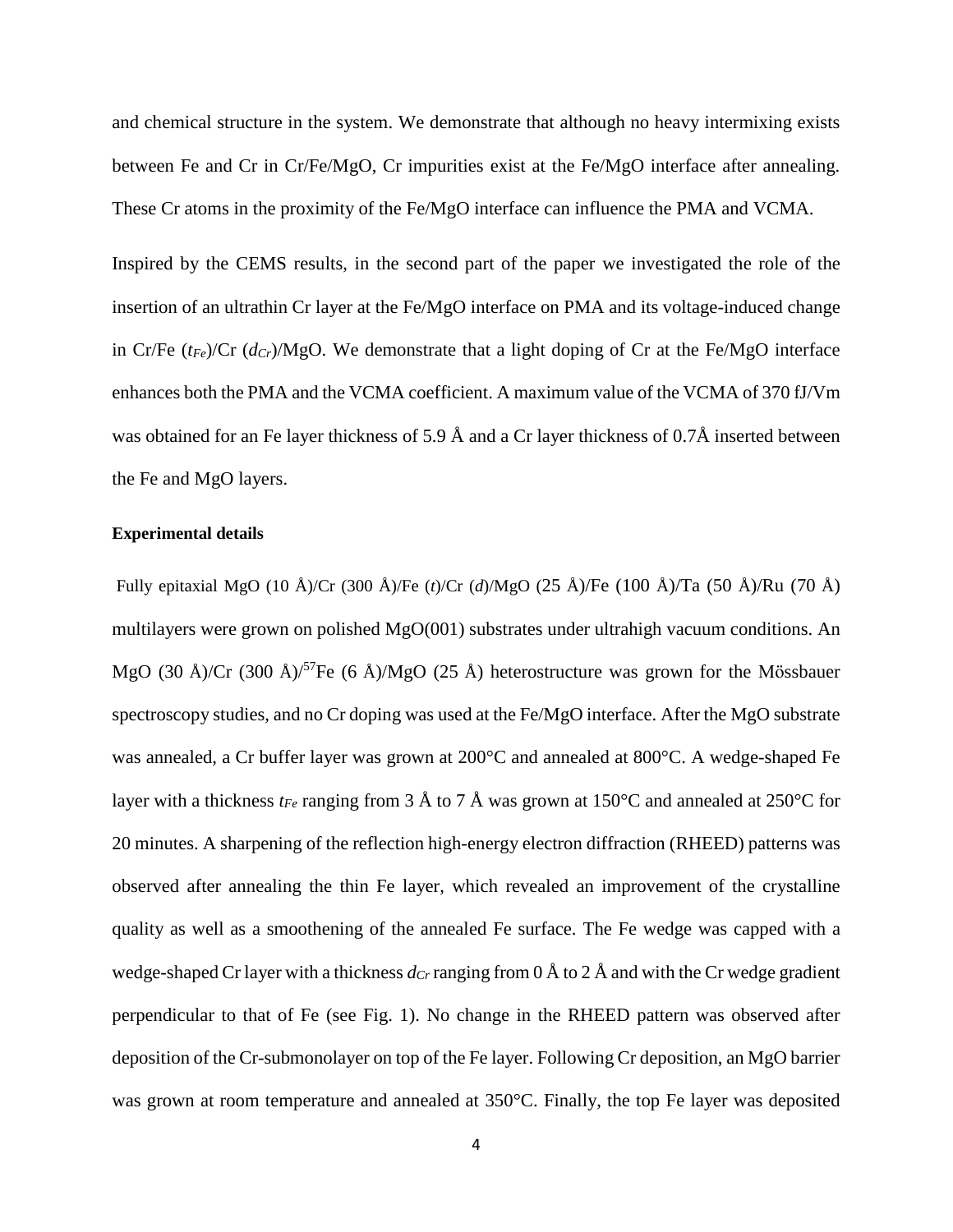and capped with the Ta/Ru bilayer prepared by sputtering. Squared pillars were fabricated on this sample using optical lithography, ion beam etching, and the lift-off process. As a result, a matrix of elements with different Fe and Cr thicknesses was formed. The tunneling magnetoresistance (TMR) was measured in the current-perpendicular-to-plane geometry (CPP) using the standard two-probe method under an in-plane external magnetic field on junctions with different Fe and Cr thicknesses. During a measurement, an in-plane magnetic field was applied parallel to the Fe [001] direction. For a fixed Fe thickness, we noted a gradual increase in the resistance-area (RA) product and a decrease in TMR along with an increase in Cr thickness at the Fe/MgO interface; for example,  $RA = 250 \text{ k}\Omega\mu\text{m}^2$  and TMR = 26% were noted for Cr/Fe/MgO at  $t_{Fe} = 5.9 \text{ Å}$ , while RA = 312 k $\Omega \mu$ m<sup>2</sup> and TMR = 13% were measured when 0.5 Å of Cr was inserted between Fe and MgO. Note that in the studied Fe thickness regime ( $t_{Fe}$  = (3-7) Å), the magnetization of the bottom Fe layer was aligned along the surface normal, while a direction of magnetization of the top Fe layer was aligned in-plane along the easy-axis Fe [001] direction. Thus, the above-mentioned TMR values correspond to the relative orthogonal alignment between magnetizations.

Conversion electron Mӧssbauer spectroscopy (CEMS) measurements were performed for  $Cr^{57}Fe(6\AA)/MgO$  using a standard Mössbauer spectrometer equipped with a He/CH<sub>4</sub>-flow proportional detector and a  ${}^{57}Co$  (Rh) source. The CEMS spectra were collected in the normal incidence geometry and fitted using commercial software. A Voight-line based method was applied to fit the spectra, in which the distribution of the hyperfine parameters is represented by the sum of the Gaussian components.<sup>30</sup>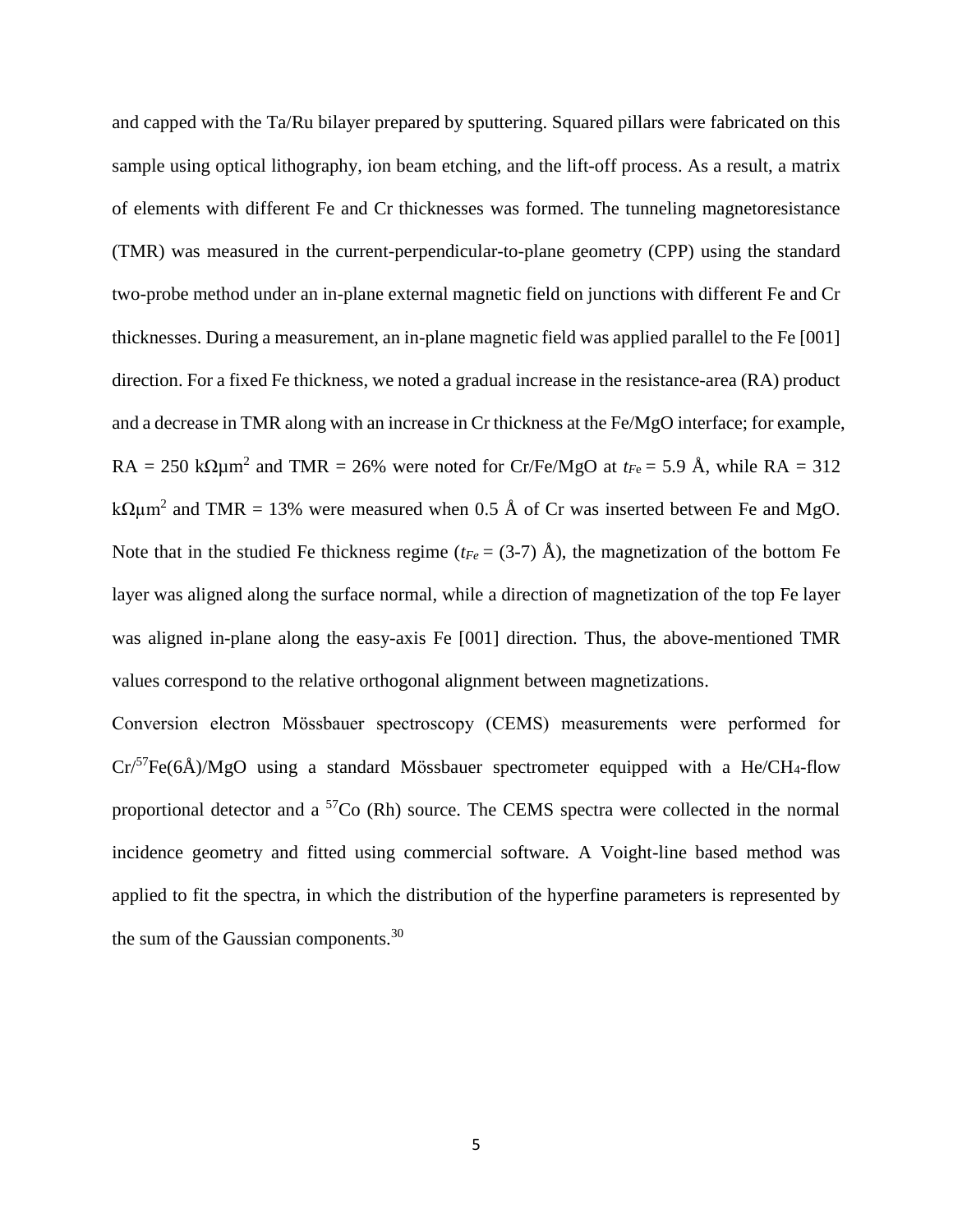

*Figure 1 Schematic drawing of the sample.*

#### **Results**

# **I. Cr/Fe/MgO structure probed by Mӧssbauer spectroscopy**

As mentioned in the introduction, a post-deposition annealing of the Fe layer improves its surface quality. The role of the second annealing (after deposition of MgO) is to improve the crystallinity of MgO; however, it can affect the chemical and magnetic structure of Cr/Fe/MgO, especially at the interfaces. To verify the influence of the second annealing on the magnetic properties and chemical composition of Cr/Fe/MgO, a sample before annealing and a sample after annealing were compared. Figure 2 presents the CEMS spectra of  $Cr^{57}Fe$  (6 Å)/MgO collected for the sample before annealing (Fig.  $2(a)$ ) and the annealed sample after deposition of MgO (Fig.  $2(b)$ ). The nominal thickness of Fe corresponds to four atomic layers and, for an ideal film, one should expect a four-component spectrum reflecting Fe sites in different coordinations. Instead, both spectra revealed a rather complex hyperfine pattern, which indicates a static long-range magnetic order and deviation from an ideal layered structure. The spectra were deconvoluted into two groups of magnetic sub-spectra that are distinct by isomer shifts (IS) and their correlations with the hyperfine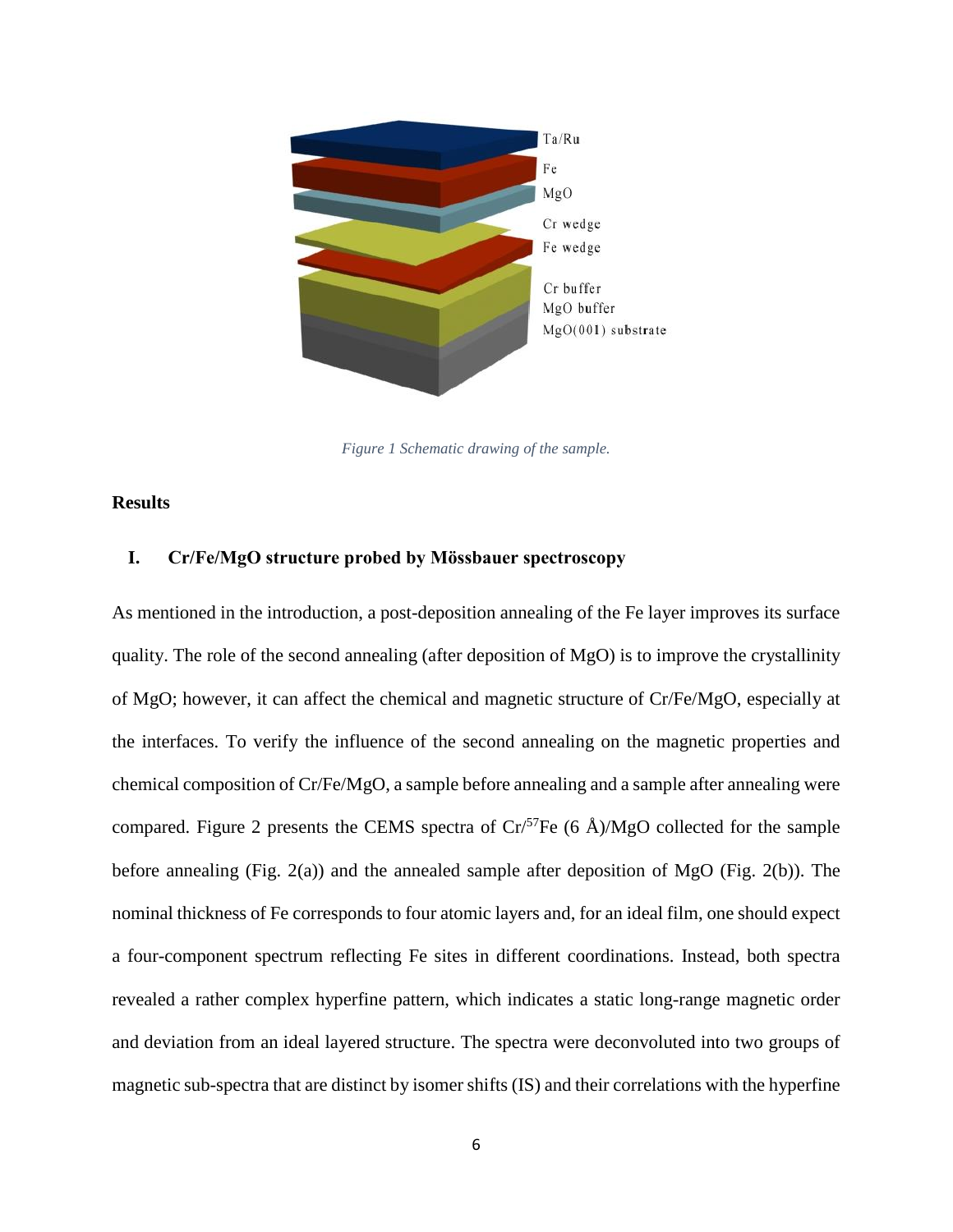magnetic field  $(B<sub>hf</sub>)$  distributions. The fit parameters are summarized in the Supplementary Information (Table 1). Sub-spectrum A (blue line) represents all of the Fe atoms except those at the Fe/MgO interface (nominally 3.4 atomic monolayers (ML)) and sub-spectra B and C (green and brown line respectively for the non-annealed and annealed samples) describe Fe atoms situated at the Fe/MgO interface, as judged based on the isomer shift value discussed below. Additionally, for the sample before annealing, a weak sub-spectrum P with small  $B<sub>hf</sub>$  (site P) was identified (pink line). The key fit parameter for the magnetic sub-spectra was the intensity ratio (R) of the second (or fifth) to the third (or fourth) line of the sextet components:  $R = I_{2(5)}/I_{3(4)}$ . The R value is determined by the angle  $\theta$  between the hyperfine magnetic field (local magnetization) and the  $\gamma$ ray direction:

$$
R = 4\sin^2\theta/(1 + \cos^2\theta).
$$

For the given CEMS geometry (in which the  $\gamma$ -rays are parallel to the surface normal), the perpendicular ( $\theta = 0^{\degree}$ ) and in-plane ( $\theta = 90^{\degree}$ ) magnetization results in R = 0 and R = 4, respectively.

Sub-spectrum A was decomposed into the smallest necessary discrete number of magnetic six-line Voigt components with the IS,  $B<sub>hf</sub>$ , quadrupole interaction parameter (ε), and relative intensity as the fit parameters. The IS values of the components were linearly correlated with the hyperfine field, which is well justified for the Fe-Cr systems<sup>31</sup>. For both samples, the fits gave small ε values, which is typical for cubic symmetry in metals. Moreover, the ε is similar for all components in the non-annealed sample ( $\varepsilon = -0.026 \pm 0.004$ ) and is linearly correlated with B<sub>hf</sub>, for the annealed sample, which signifies a higher degree of structural order. The resulting  $B<sub>hf</sub>$ distribution is well reproduced by a sum of Gaussian profiles whose width was fixed to 1.0 T for all components. The components identified for sub-spectrum A are attributed to Fe atoms with a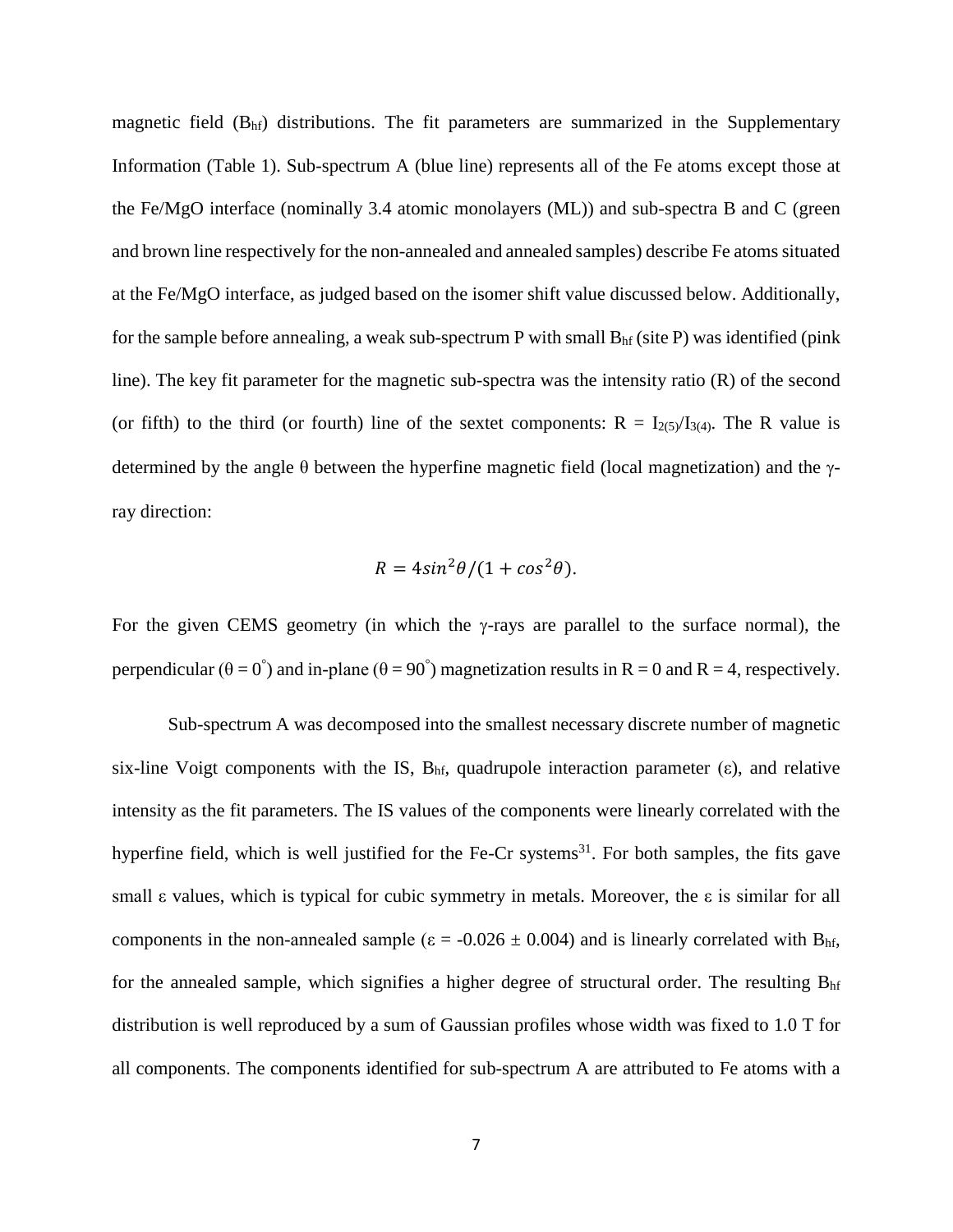different number of Cr neighbors. It was shown that for the Fe/Cr interface the B<sub>hf</sub> of Fe atoms could be expressed by the following formula: $32, 33$ 

$$
B_{hf}(n_1, n_2) = B_{hf}(0, 0) + n_1 B_1 + n_2 B_2 \quad (1),
$$

where  $B<sub>hf</sub>(0,0)$  denotes the hyperfine field of bulk Fe,  $n_1(n_2)$  is the number of the nearest (next nearest) Cr neighbors, and  $B_1 = 3.19$  T ( $B_2 = 2.15$  T) is the contribution to the hyperfine magnetic field from one Cr atom in the first (second) shell around the Fe atom. Note that, because  $B<sub>hf</sub>$  for Fe is negative, the Cr neighbors lower the absolute value of  $B<sub>hf</sub>$  experienced by Fe atom, which means that higher Cr coordinations contribute to components with a smaller magnetic hyperfine splitting. Klinkhammer *et al.* <sup>28</sup> made a refinement of the formula (1) to account for an enhancement of the hyperfine field at the Fe/Cr interface. For ultrathin films,  $B_1$  and  $B_2$  may differ from the above values,<sup>34</sup> but the general trend that relates local coordination of Fe and  $B<sub>hf</sub>$  is preserved.

To summarize, for an ideally flat and sharp Cr/Fe interface, only the hyperfine fields of atoms situated within the first and second layer from the Cr/Fe interface should be affected by the Cr proximity. Thus, only three components should be identified in the sub-spectrum A which contributes to about 85% of the total spectral intensity (nominally representing 3.5 ML):  $B<sub>hf</sub>(4,1)$ for the interface layer,  $B<sub>hf</sub>(0,1)$  for the layer next to the interface, and  $B<sub>hf</sub>(0,0)$  for deeper Fe sites. Instead, sub-spectrum A shows a multimodal  $B<sub>hf</sub>$  distribution; 9 and 7 components were identified for the sample before and after annealing, respectively. The  $B<sub>hf</sub>$  distributions  $P(B<sub>hf</sub>)$  are shown in Figure 3, together with the IS of the components. In agreement with previous reports,  $28$  we observed a positive linear Bhf vs. IS correlation. This can be explained by an increase of s-electron density at the Fe nuclei with the increasing number of Cr neighbors.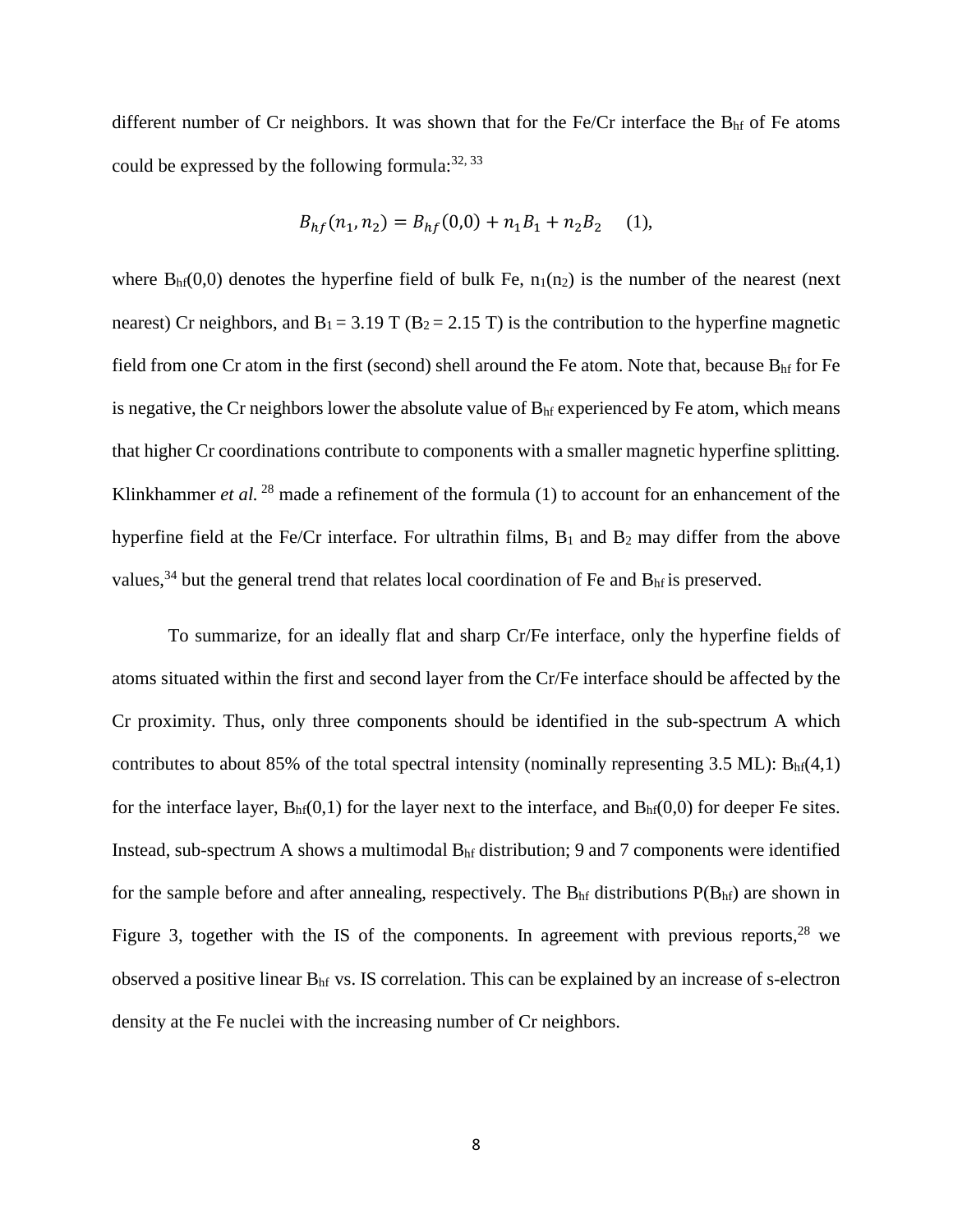Two groups of  $B<sub>hf</sub>$  are distinctly resolved for the non-annealed sample (Fig. 3a). The low  $B<sub>hf</sub>$  group is represented by components with  $|B_{hf}| < 25$  T, and the high-B<sub>hf</sub> group, which peaked at  $|B_{hf}| =$ 30.4T, contain components with  $|B<sub>hf</sub>| > 25$  T. The relative intensity of the components with  $|B<sub>hf</sub>| <$ 25 T is 31%, which is equivalent to 1.3 ML of Fe. This group can be ascribed to the Fe atoms located in the vicinity of a diffused Fe/Cr interface. According to the Mössbauer studies of the Cr/Fe (40 Å)/Cr system, Fe atoms with the (4,1) configuration should be described by  $B<sub>hf</sub> = -23 T$ for the sharp Cr/Fe interface.<sup>28</sup> Any deviation from the ideal, sharp interface, either configurational (steps or kinks) or chemical (interfacial Cr and Fe mixing), should lead to additional spectral components with Bhf slightly lower or higher than the ideal interfacial value. For example, an Fe atom diffused in the Cr-interfacial layer changes the configuration of four Fe atoms in the interfacial Fe layer to (3,1) and one Cr atom in the interfacial Fe layer changes the configuration of four interfacial Fe atoms to (4,2). On the other hand, since the Fe layer in our experiment is much thinner than the 40 Å Fe layer referenced above, a finite size reduction of magnetization and  $|B<sub>hf</sub>|$  is obvious, we assign the component with a  $|B<sub>hf</sub>| = 20.7$  T to the atoms at the sharp interface with the  $(4,1)$  configuration (Fig. 4, grey), in agreement with previous observations for ultrathin Fe (001) sandwiched between Cr.<sup>30</sup> Other components with  $|B_{hf}| < 25$  T are assigned to Fe atoms in the mixed interfacial Fe-Cr layers:  $B<sub>hf</sub> = 18.2$  T and 23.5 T could correspond to the (4,2) and (3,1) configurations, respectively, which are characteristic not only for the mixed Fe-Cr layer but also for Fe atoms at steps or kinks (Fig. 4, green). Additionally, Fe atoms within a Cr-rich atomic interfacial layer (Fig. 4, blue) are responsible for the components with  $B<sub>hf</sub> < 15$  T; however, due to low intensity, their interpretation is less reliable. Fe atoms diluted in Cr contribute to the weak sub-spectrum P. The linear IS vs. B<sub>hf</sub> correlation may not be valid for these Cr rich configurations, and therefore this contribution could not be included in the subspectrum A.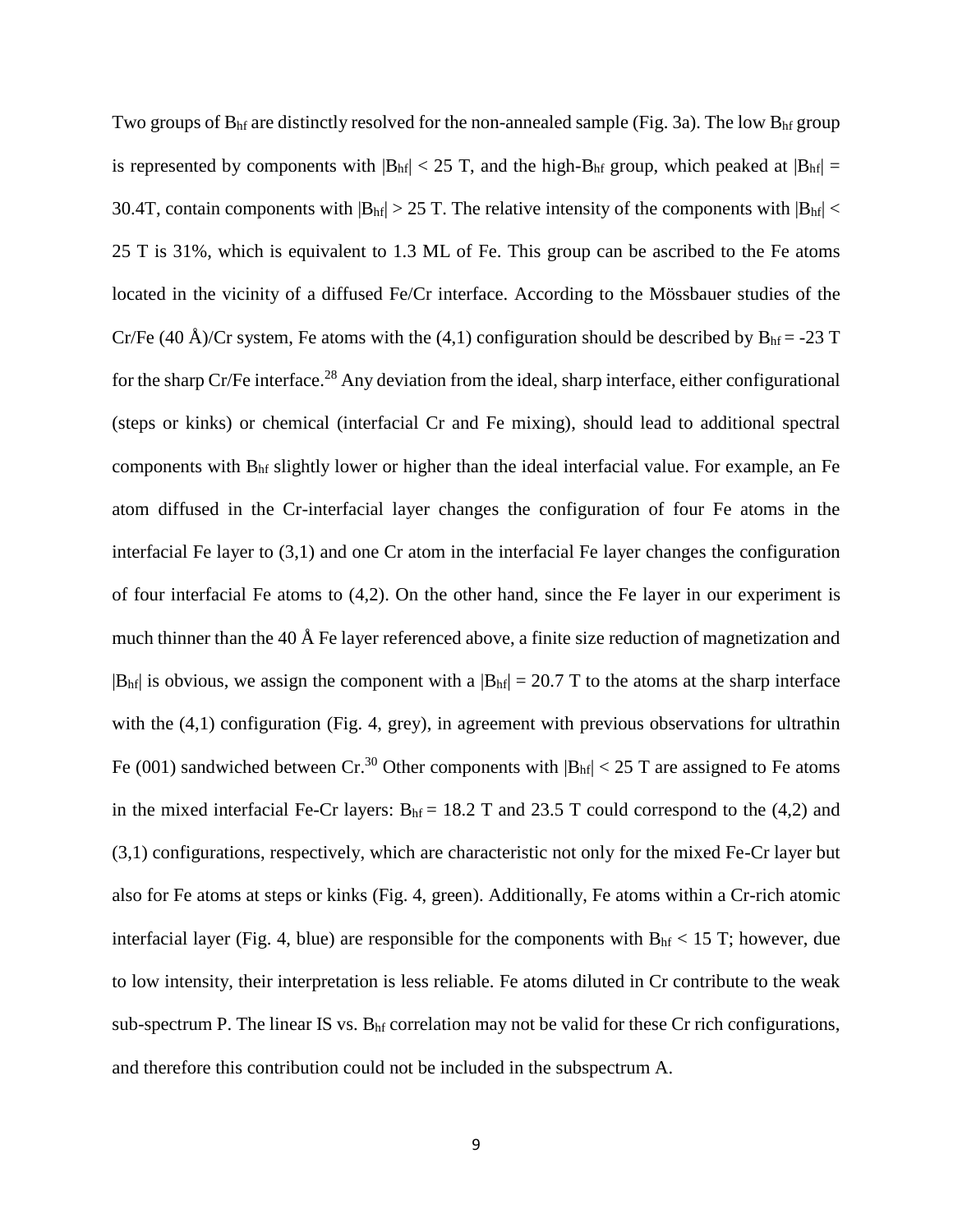The second group of components with  $|B_{hf}| > 25$  T constitutes 54% of the total spectral intensity, which is equivalent to 2.2 ML of Fe. The components with  $|B<sub>hf</sub>| = 26.4$  T, 28.2 T, 30.4 T, and 32.9 T are assigned to Fe configurations with  $n_1 + n_2 = 3, 2, 1$ , and 0, respectively, which can be found in the Fe layers next to the interface if some Cr atoms penetrate deeper into the Fe layer. (Fig. 4, orange). Finally, the component with the highest  $|B<sub>hf</sub>| = 35.1$  T and small positive IS relative to  $\alpha$ -Fe is associated with Fe atoms in the sharp Fe/MgO interface (Fig. 4, black), where Fe retains its metallic character.<sup>35</sup> On the contrary, a small fraction of the Fe atoms, with strong bonds to the O atom in MgO (Fig. 4, violet), contribute to sub-spectrum B (Fig. 2(a), green), and are characterized by a distinctly positive IS =  $(0.61 \pm 0.03)$  mm/s that identifies an oxidation state of Fe. Two similar forms of Fe were found in the previous CEMS studies of the Fe/MgO interfaces.<sup>36</sup>

The character of the CEMS spectrum changes after annealing (compare Fig. 3(a) and 3(b)). In sub-spectrum A, two groups of the magnetic components are not as pronounced as those of the non-annealed sample. The relative weight of components with  $|B<sub>hf</sub>| < 25$  T is almost the same as for the non-annealed sample (33%); however, the component with  $|B_{hf}| < 15$  T) is no more present. The relative contribution of the component from Fe atoms in the  $(4,1)$  configuration  $(11\%)$  is higher than that for the sample before annealing (8%). Furthermore, an average hyperfine magnetic field of the components with  $|B_{hf}| < 25$  T was increased from 19.4 T before to 21.3 T after annealing, which suggests a sharpening of the Cr/Fe interface. Also, the components associated with Fe atoms located further from the Fe/Cr interface are modified after annealing. First, a bulk-like component that corresponds to the (0,0) configuration became more pronounced, and the metallic component with a high value of  $|B_{hf}| = 35.1$  T (associated with a sharp Fe/MgO interface) as well as the subspectrum B of an oxidic character disappeared. Instead, sub-spectrum C with  $B<sub>hf</sub> = (-26 \pm 1.9)$  T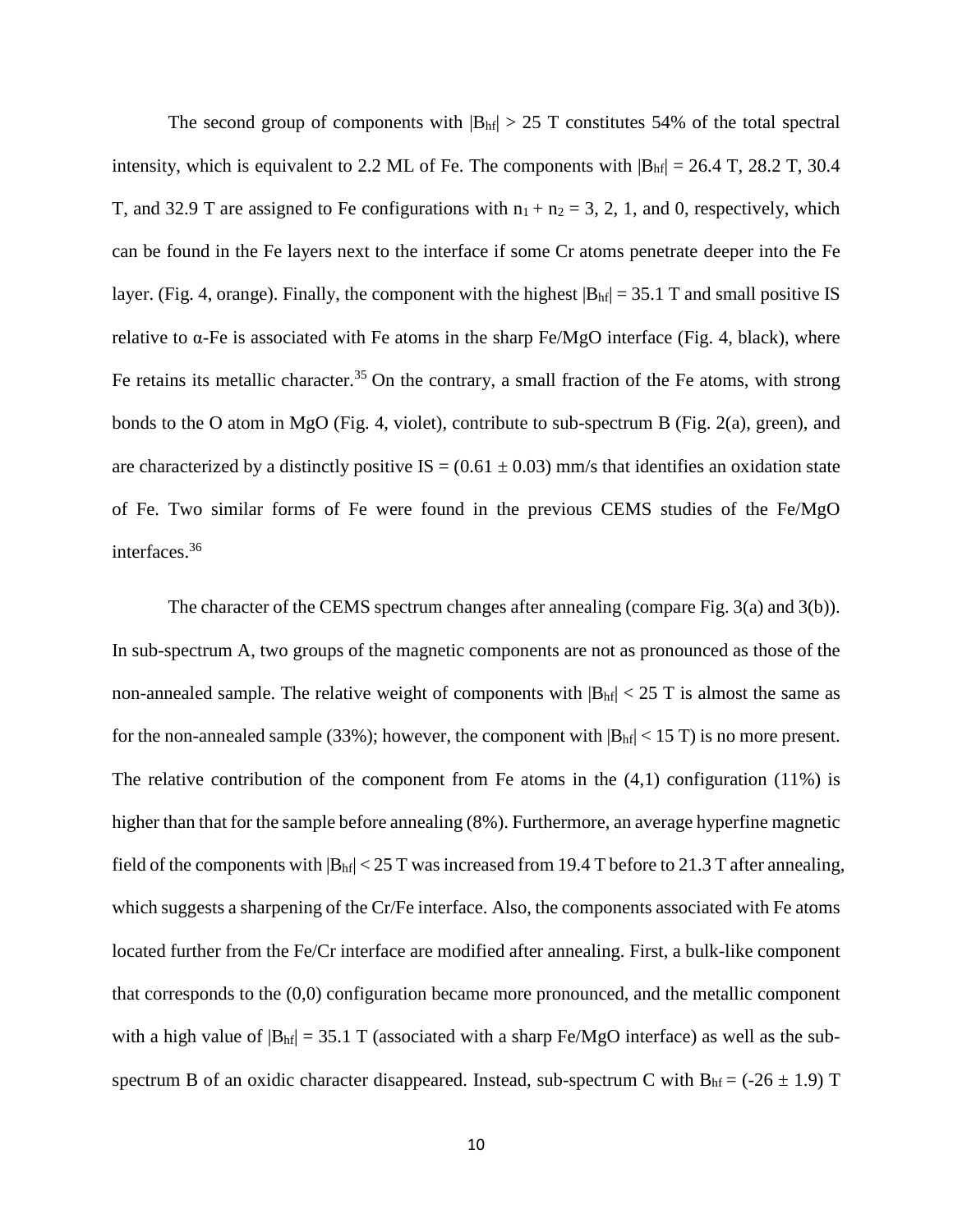and IS =  $(0.20 \pm 0.03)$  mm/s and the relative contribution of 16.5%, was recognized in a spectrum measured for the annealed sample (Fig. 2, brown). We interpret this sub-spectrum as originating from an interface formed by a mixed Fe–Cr atomic layer and MgO. Formation of such a layer can be understood if Cr segregation occurs during annealing. According to a simple thermodynamic consideration, Cr should segregate to the surface due to the higher surface energy of Fe compared to that of Cr.<sup>37</sup> First principle calculations revealed the complexity of the segregation process and showed that the segregation energy depends on Cr concentration and the surface orientation.<sup>38</sup> In particular, it was shown that the segregation of Cr impurities is favorable for the Fe (001) surface for an optimal Cr concentration within the Fe layer, which well explains the present case.

Sub-spectrum C has replaced the oxide-like sub-spectrum B in the non-annealed sample. This means that the Cr atoms at the Fe/MgO interface prevent formation of the oxide-like Fe–MgO bonds observed for the non-annealed sample. Furthermore, the component with  $|B_{hf}| = 35.1$  T, which is of a metallic character and is interpreted as originating from Fe atoms at the sharp Fe/MgO interface, disappeared from the CEMS spectrum after annealing of the sample. This result is understandable if the presence of Cr at the Fe/MgO interface is considered; i.e. the hyperfine parameters at the Fe–Cr/MgO interface combine the properties of the sharp Fe/MgO interface and the influence of neighboring Cr atoms that lead to a reduction of  $|B<sub>hf</sub>|$ .

In short, the annealing has considerably changed the interfacial structure and the character of the Cr distribution in the Fe layer. Before annealing both interfaces were smeared and Cr tended to intermix and diffuse in the Fe layer. The annealing led to the configurational sharpening of the interfaces related to the Cr segregation and formation of a mixed Fe-Cr/MgO interface.

Together with the appearance of sub-spectrum C for the annealed sample, a striking change in the intensity ratio R was observed. While an in-plane magnetization alignment  $(R = 4)$  is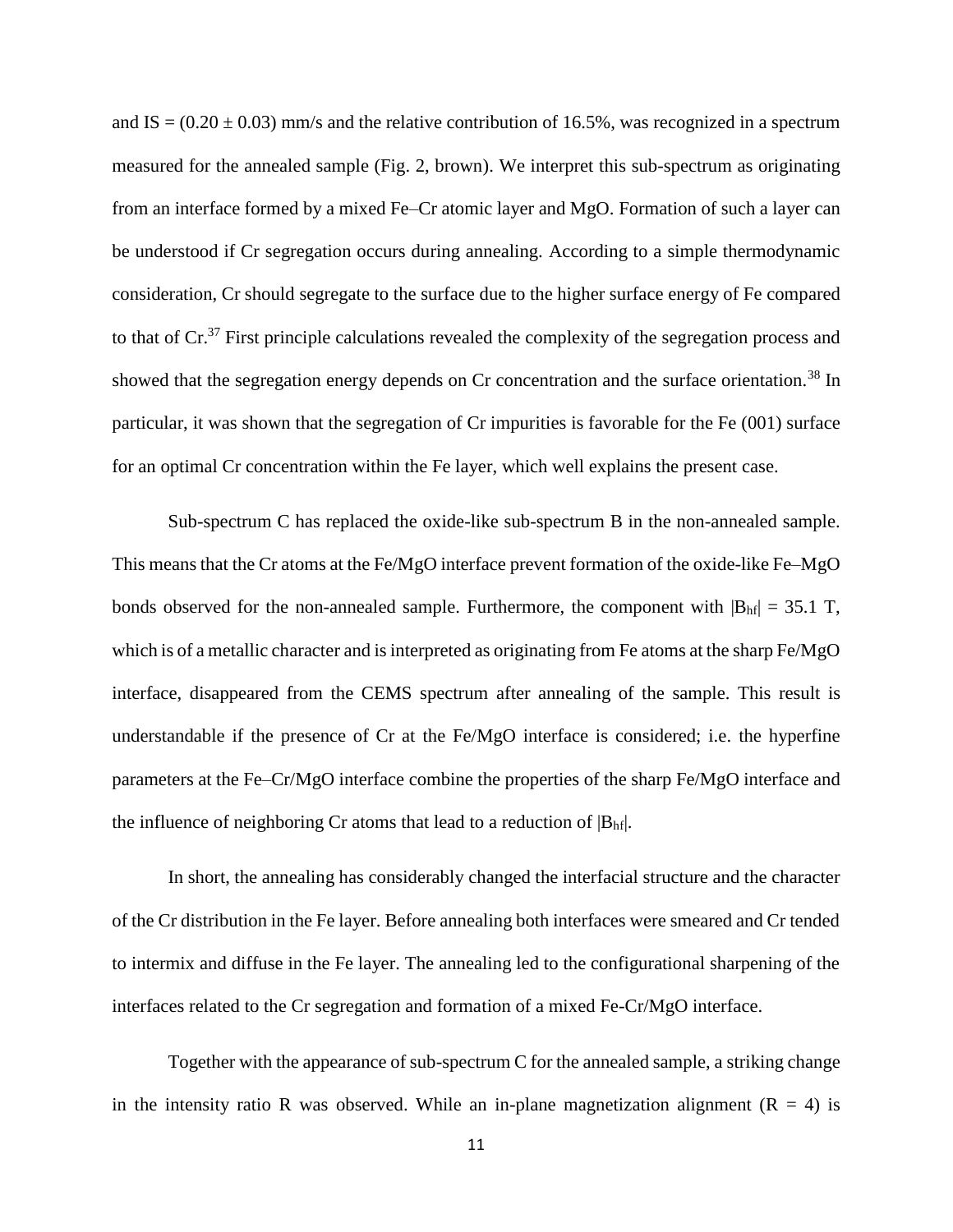recognized before annealing, the magnetization aligns with the perpendicular direction after annealing  $(R = 0)$ . This suggests that a small Cr doping at the Fe/MgO interface is favorable for establishing the PMA in the Cr/Fe/MgO system.

This conclusion is significant in light of recent research on PMA and its VC in Cr/Fe/MgO.26,27 As mentioned in the introduction, the maximum VCMA coefficient of about 290 fJ/Vm was observed for an Fe layer of nominal thickness of 5.3 Å, which is equivalent to 3.6 ML. This means that Cr impurities that segregate towards the Fe/MgO interface during annealing can be substantial for the MA and its VC in the system. To verify how a Cr insertion influences MA and its VC, systematic studies of the effective anisotropy and VCMA coefficient were performed for Cr/Fe (*t*)/Cr (*d*)/MgO as a function of different Fe and Cr thicknesses.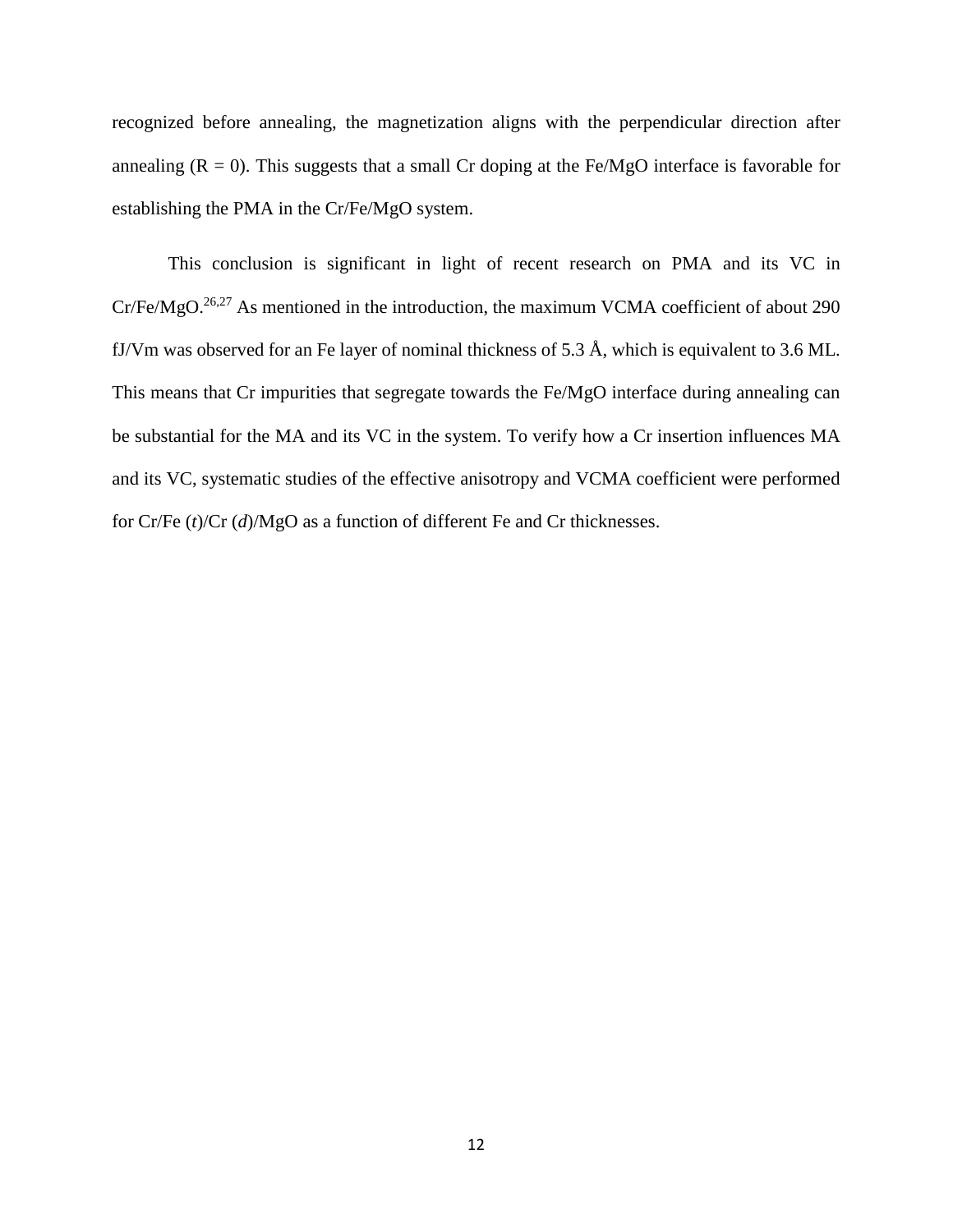

*Figure 2 CEMS spectrum of Cr/57Fe/MgO collected after deposition of MgO (a) and after annealing at 3000C (b).*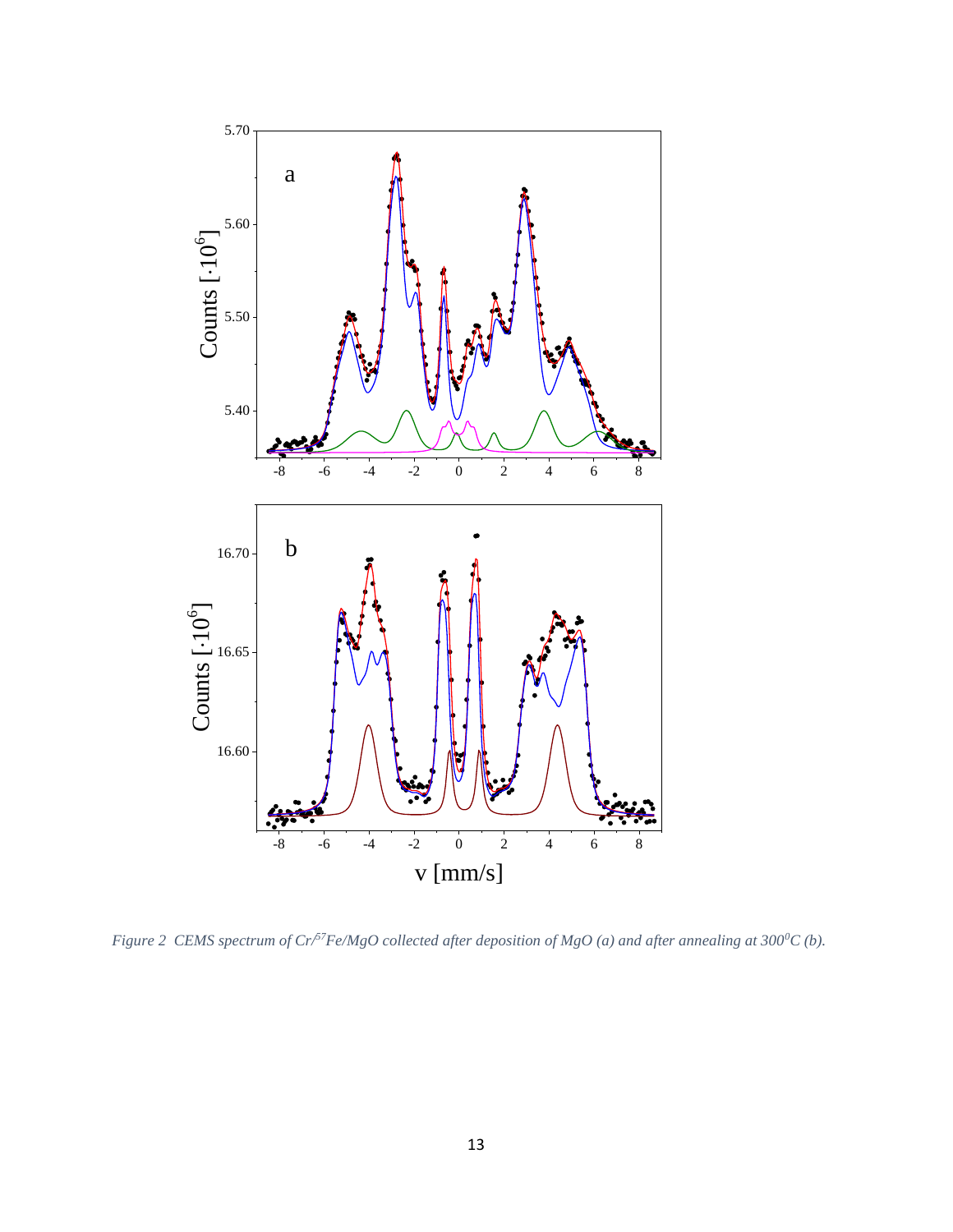

*Figure 3 Hyperfine field distribution (black line) and the isomer shift (black squares) for non-annealed (a) and annealed (b) sample, linearly correlated to the hyperfine filed distribution. The spectral intensity of the components and isomer shifts were shown on the left and right scale, respectively.*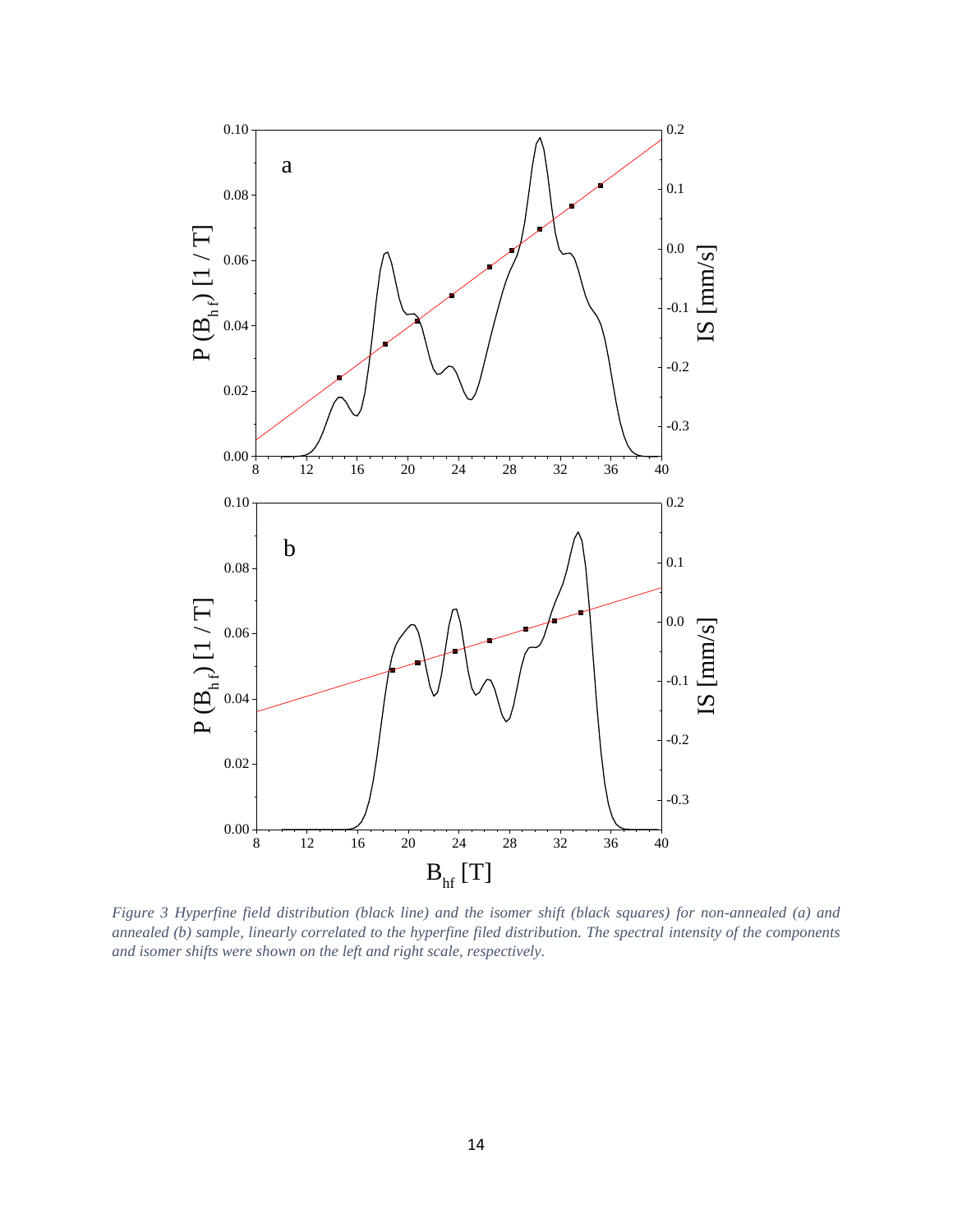

*Figure 4 Model of Cr/Fe/MgO structure of showing interface Fe atoms at the specific interfacial sites. Yellow, red, blue and pink balls represents Cr, Fe, O and Mg atoms respectively. Examples of interfacial sites determined from CEMS spectra were marked by circles with different colors.* 

## **II. Cr insertion dependence on PMA and its VC**

The effective magnetic anisotropy constants for different Fe and Cr thicknesses were determined from magnetoresistance measurements by using the method described in Ref.<sup>39</sup>. Examples of normalized conductance curves, which represent the in-plane component of the Fe layer magnetization, are shown in Figs. 5(a) and (b) for an Fe thickness of 5.1 Å and 6.6 Å, respectively, for different Cr thicknesses. The shaded area in Fig. 5(b) (shown as an example for  $d = 0$ ), when multiplied by  $M_s$ , is a measure of the PMA energy density. For an Fe thickness of 5.1 Å, we observed a gradual decrease of the saturation field (*Hs*) when an ultrathin Cr layer was inserted at the Fe/MgO interface (Fig. 5(a)). On the contrary, for thicker Fe layers initially, for 0.16 Å  $\leq d$  <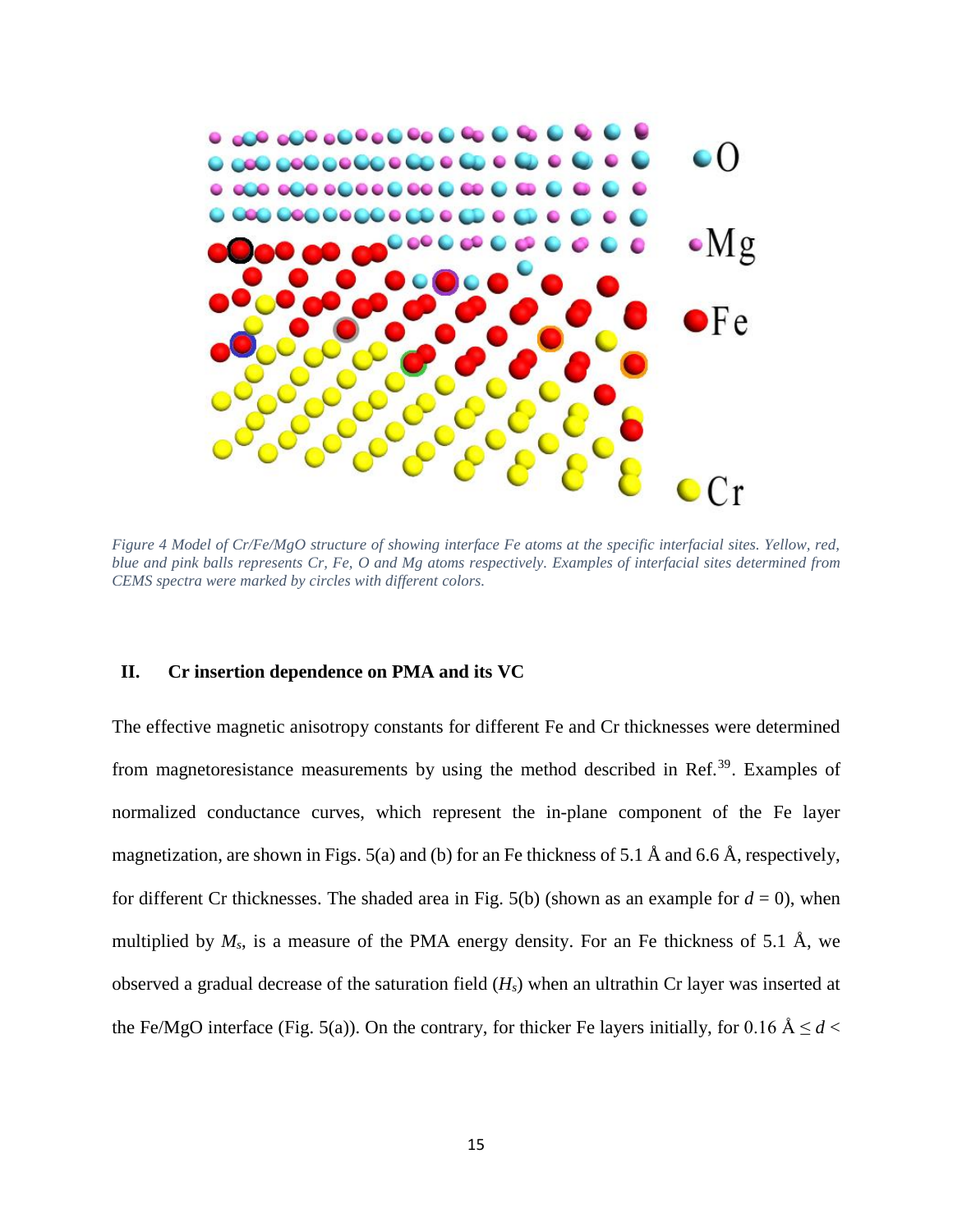0.41 Å, we observed an increase in  $H_s$  with increasing Cr thickness at the interface (Fig. 5(b)), whereas further increase of *dCr* resulted in a decrease of *Hs*.



*Figure 5 Normalized tunneling conductance obtained for Fe thickness of 5.1Å (a) and 6.6 Å (b) for different Cr thicknesses.*

This suggests that while Cr doping at the Fe/MgO interface causes a reduction in PMA for very thin Fe layers  $(t < 5.5 \text{ Å})$ , for thicker Fe films, it can contribute to an enhancement of PMA. Figure 6 summarizes a *Keff* dependence on Cr thickness obtained for different Fe thicknesses, where a positive *Keff* indicates an out-of-plane easy-axis of magnetization. The *M<sup>s</sup>* values, which are necessary for the estimation of *Keff* were obtained from SQUID measurements for selected Fe thicknesses. The *M<sup>s</sup>* values for intermediate Fe thicknesses were determined from areal magnetization (M/S) vs. *tFe* dependence. For the samples with Cr doping at the Fe/MgO interface, we used (M/S)(*t*) dependence obtained for different Fe thicknesses and a Cr layer inserted between Fe and MgO with a thickness of 0.5 Å (see: Supplementary Information).

Insertion of sub-monolayer Cr at the Fe/MgO interface induces substantial changes in the effective anisotropy in the Cr/Fe/MgO system. Whereas for  $t < 5.5$  Å, even 0.5 Å of Cr at the interface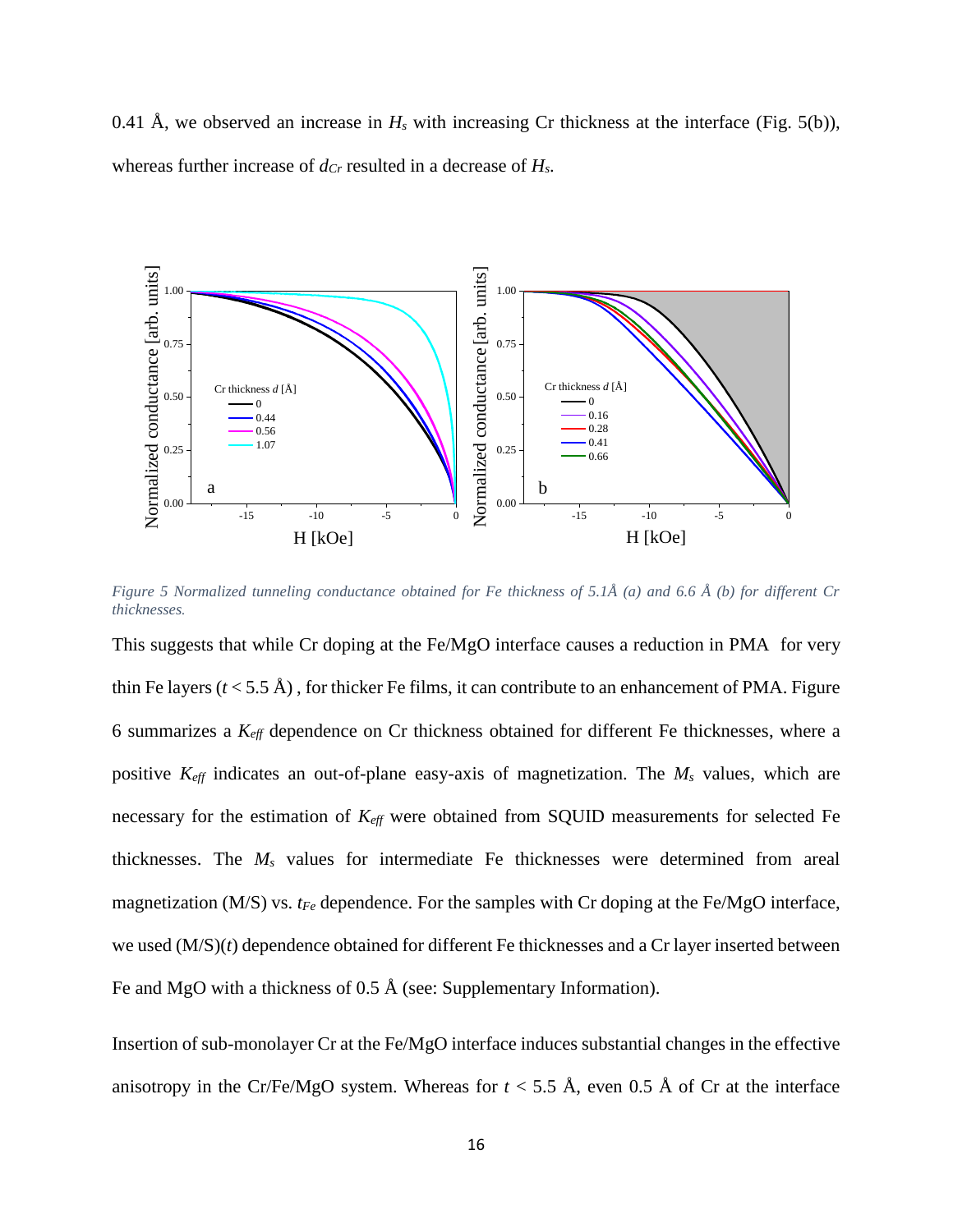causes a decrease of positive *Keff*, sub-monolayer Cr doping for thicker Fe films leads to an enhancement of PMA. Furthermore, the Cr thickness for which a maximum value of  $K_{\text{eff}}$  was observed is shifted towards higher *dCr* values when the Fe thickness is increased. These results indicate that Cr doping at the Fe/MgO interface can be optimized for a maximum enhancement of PMA. For  $t_{Fe} = 5.91$  Å and  $d_{Cr} = 0.28$  Å or for  $t_{Fe} = 6.61$ Å and  $d_{Cr} = 0.41$  Å, we noted  $K_{eff}$  of approximately  $1.0 \text{ MJ/m}^3$ .



*Figure 6 Keff dependence on Cr thickness d for different Fe thicknesses.*

The VC of MA in the Cr/Fe/Cr/MgO system was studied by TMR measurements under different bias voltages, similar to our previous studies<sup>27</sup>. The effects of resistance and TMR ratio dependence on the bias voltage were eliminated through normalization of the TMR curves. The bias voltage was adjusted between the range -0.8 V  $< U < 0.8$  V, which corresponds to the electric field range of -320 mV/nm  $\lt E \lt 320$  mV/nm at the Fe/MgO interface. During measurements, we used a configuration in which a positive external voltage induces electron accumulation at the Fe/MgO interface. Figure 7 shows exemplary normalized conductance curves determined from the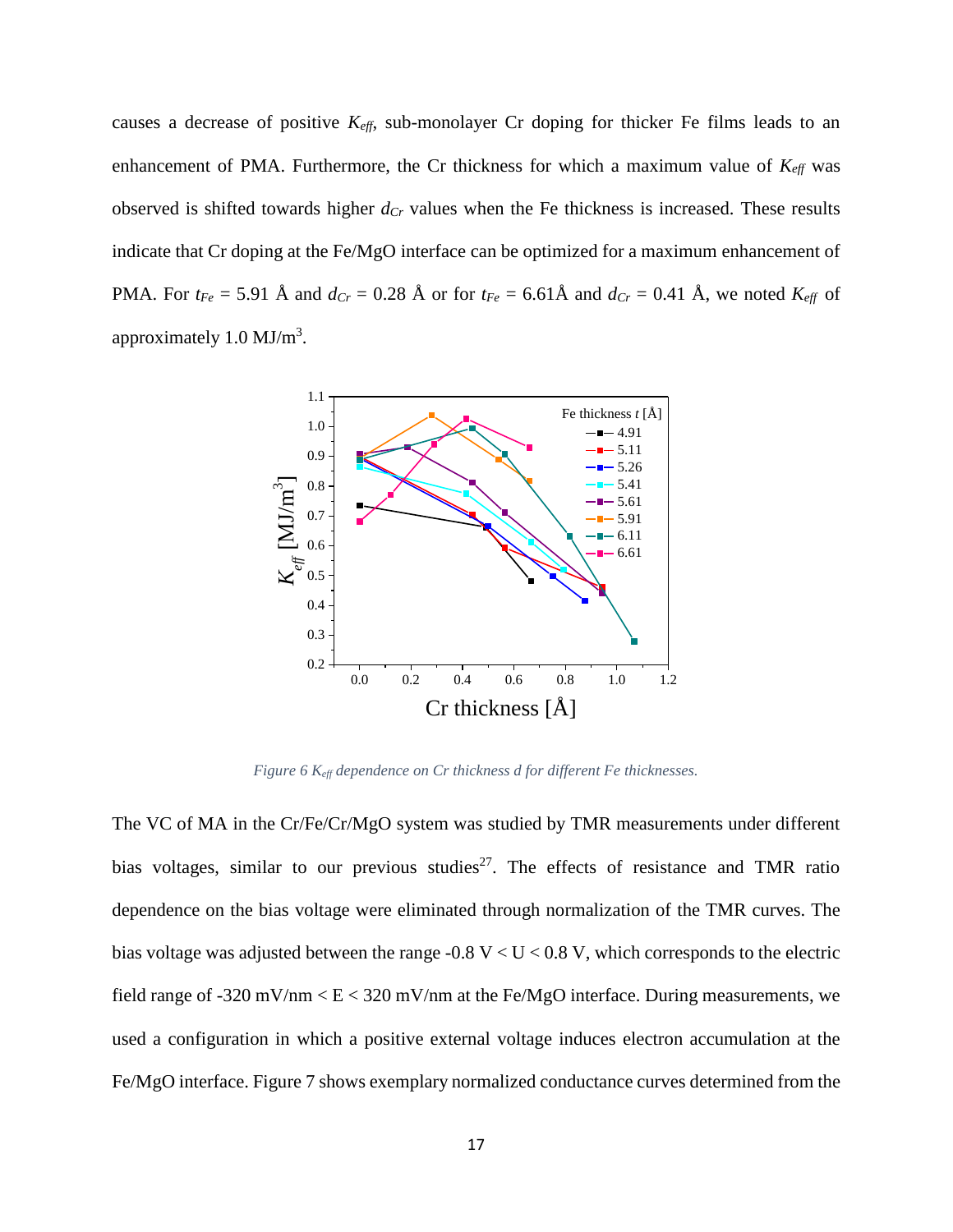normalized TMR curves obtained for  $t_{Fe} = 5.9\text{\AA}$  and  $d_{Cr} = 0.54\text{\AA}$  under different voltages. For these Fe and Cr thicknesses, an electric field causes pronounced changes in the shape of the normalized conductance curve, which indicates a strong VCMA effect. Figure 8 presents a summary of the areal density of the anisotropy energy  $(K_{\text{eff}} t)$  dependence on the electric field  $(E)$ determined for Fe thicknesses of (a) 5.1 Å, (b) 5.4 Å, (c) 5.9 Å, (d) 6.1 Å for different Cr thicknesses inserted between Fe and MgO.



*Figure 7 Exemplary normalized conductance curves obtained for an Fe thickness of 5.9Å and Cr thickness of 0.54Å measured under different bias voltages.*

In agreement with our previous studies, for  $E < 100$  mV/nm, we noted a linear increase of  $K_{\text{eff}} t_{\text{Fe}}$ with an increase of negative electric field strenght. For the thinnest Fe layers (*tFe* < 5.4 Å), a gradual reduction of the slope in the *Keff tFe* (*E*) dependence was observed together with increasing Cr thickness (compare black, blue and green data in Fig. 8(a)). In contrast, for thicker Fe layers, an insertion of Cr at the Fe/MgO interface results in an increase of the VCMA coefficient. An evident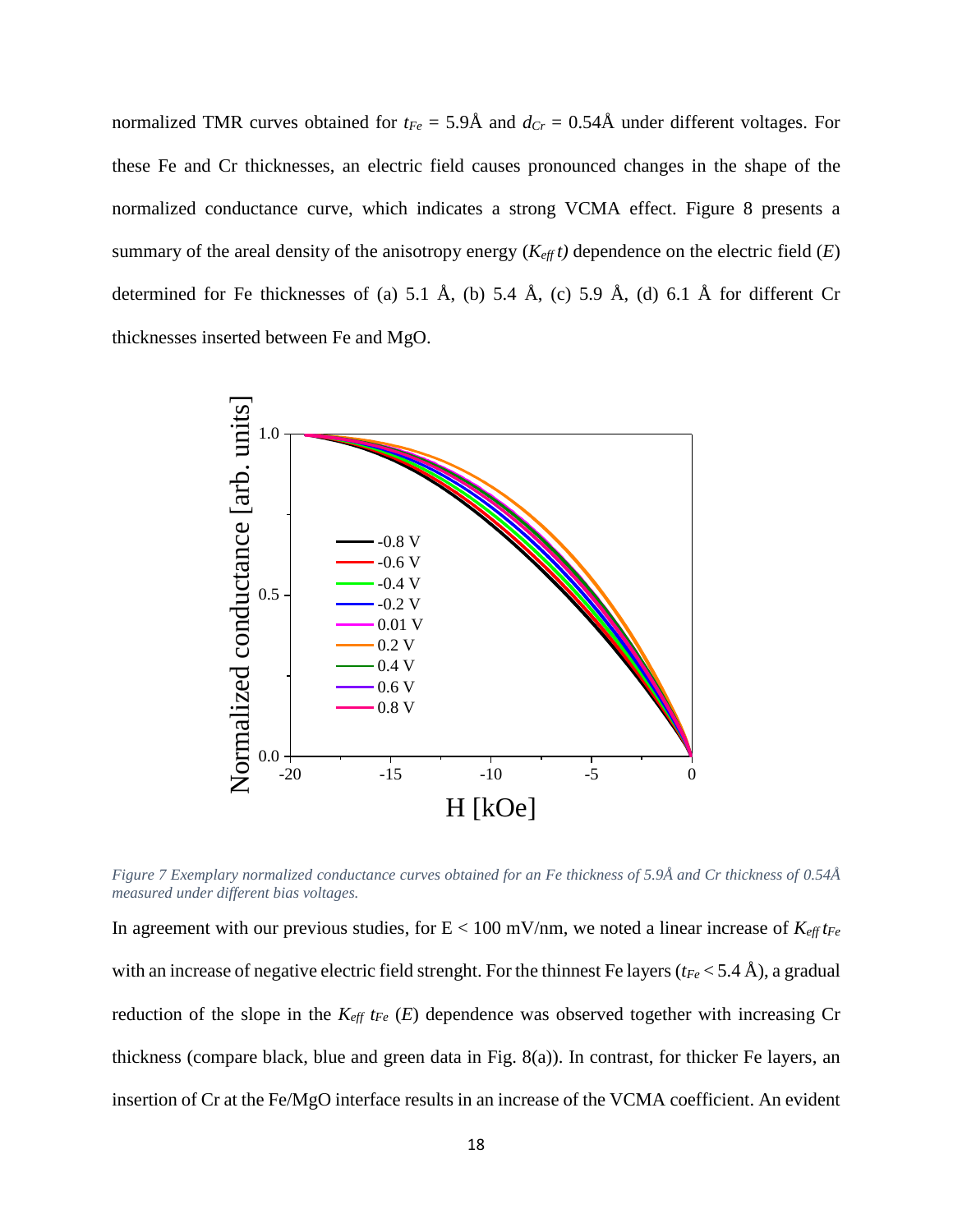increase in the slope of the  $K_{\text{eff}}$  *t*<sub>Fe</sub> (*E*) dependence was noted for  $t_{\text{Fe}} \geq 5.4$  Å for optimal Cr doping  $(Figs. 8(b)–(d)).$ 



*Figure 8 Keff tFe vs. electric field dependence obtained for the Fe thickness of 5.1Å(a), 5.4Å(b), 5.9Å(c) and 6.1Å(d) for different Cr thicknesses (d). The slopes of linear fits indicate VCMA coefficients. Summary of VCMA coefficients were shown on Fig. 9.*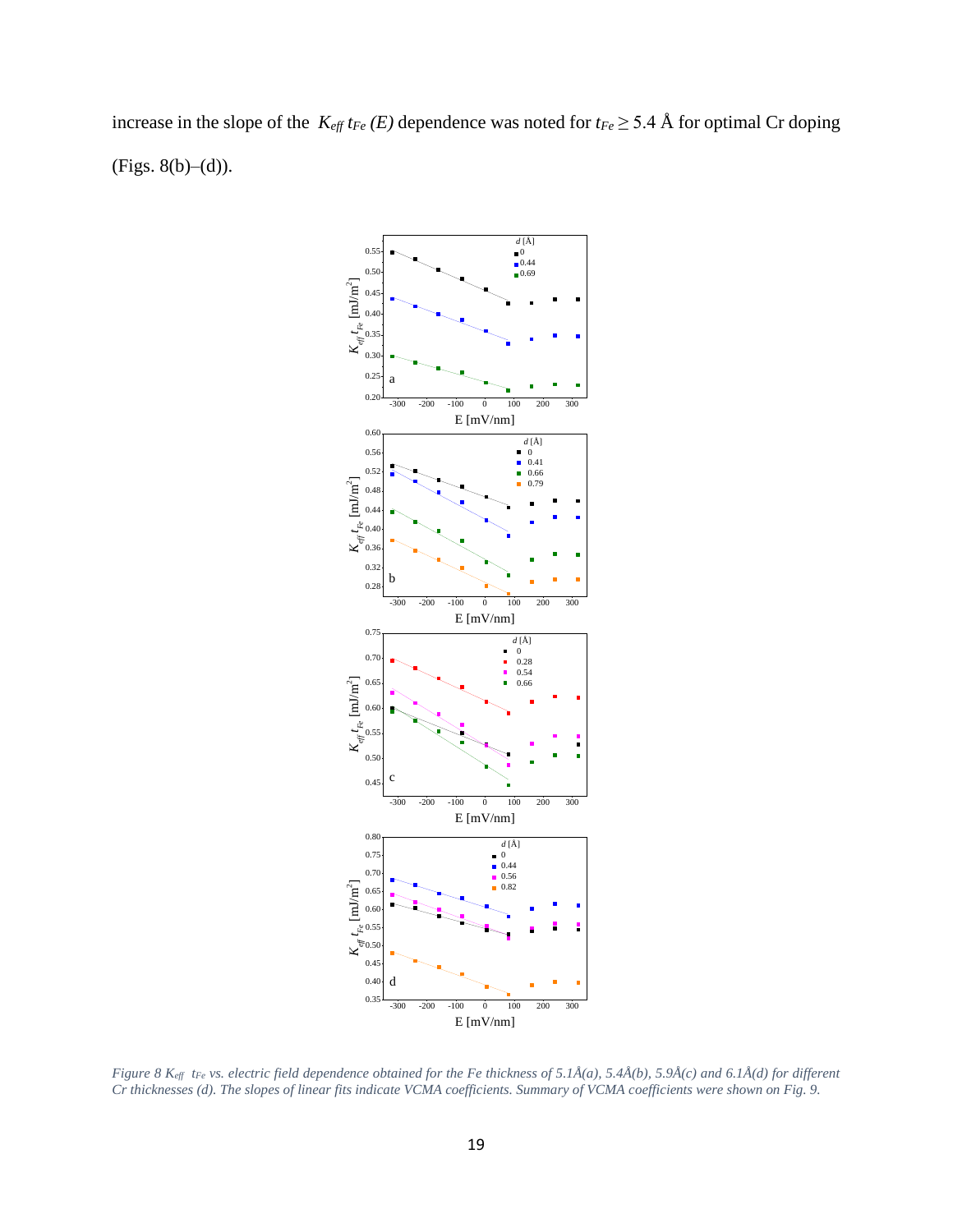A summary of the VCMA coefficients determined for different Fe and Cr thicknesses is shown in Fig. 9 (open squares) together with the *Keff*(*d*) dependence (filled circles). For the thinnest Fe layer of 5.1 Å, a gradual decrease of the VCMA coefficient with increasing Cr thickness was found, from 302 fJ/Vm for  $d_{Cr} = 0$  Å to 257 fJ/Vm for  $d_{Cr} = 0.44$  Å and finally to 199fJ/Vm for  $d_{Cr} =$ 0.69Å (Fig. 9, black squares). For thicker Fe layers, an enhancement of the VCMA coefficient was observed for sub-angstrom Cr doping. The strongest influence of Cr on the VCMA was obtained for  $t_{Fe} = 5.61$  Å and  $t_{Fe} = 5.91$  Å. For an Fe thickness of  $t_{Fe} = 5.61$  Å, we noted a VCMA coefficient of 226 fJ/Vm without Cr insertion, which was enhanced to about 360 fJ/Vm with Cr doping of 0.56 Å (blue squares). For *tFe* = 5.91 Å, an enhancement of the VCMA coefficient from 230 fJ/Vm to 367 fJ/Vm was noted when a 0.66 Å-thick Cr layer was inserted at the Fe/MgO interface (Fig. 6, pink squares). For a given Fe thickness, the Cr thickness for which a maximum VCMA coefficient was noted is shifted towards thicker Cr in comparison with the thickness for which a maximum  $K_{\text{eff}}$  was obtained. However, for some Fe thicknesses, a high  $K_{\text{eff}}$  and enhanced VCMA coefficient could be obtained by using Cr insertion. The highest value of the VCMA coefficient of 367 fJ/Vm was noted for an Fe thickness of 5.9 Å and a Cr thickness of 0.7 Å, for which *Keff* was estimated to be  $0.8 \text{ MJ/m}^3$ .

As we shown in the experiment, an enhancement of  $K_{\text{eff}}$  and the VCMA coefficient could be obtained with a small amount of Cr doping at the Fe/MgO interface. However, the origin of the effect is unclear. The most probable cause is the Cr impurities induce modification of the electronic structure of Fe. Modification of the band structure of Fe atoms at the Fe/MgO interface could affect both PMA and its VC. Another explanation assumes a change of a strain at the Fe/MgO interface due to the Cr doping. Although a big strain should not be expected in the system due to the small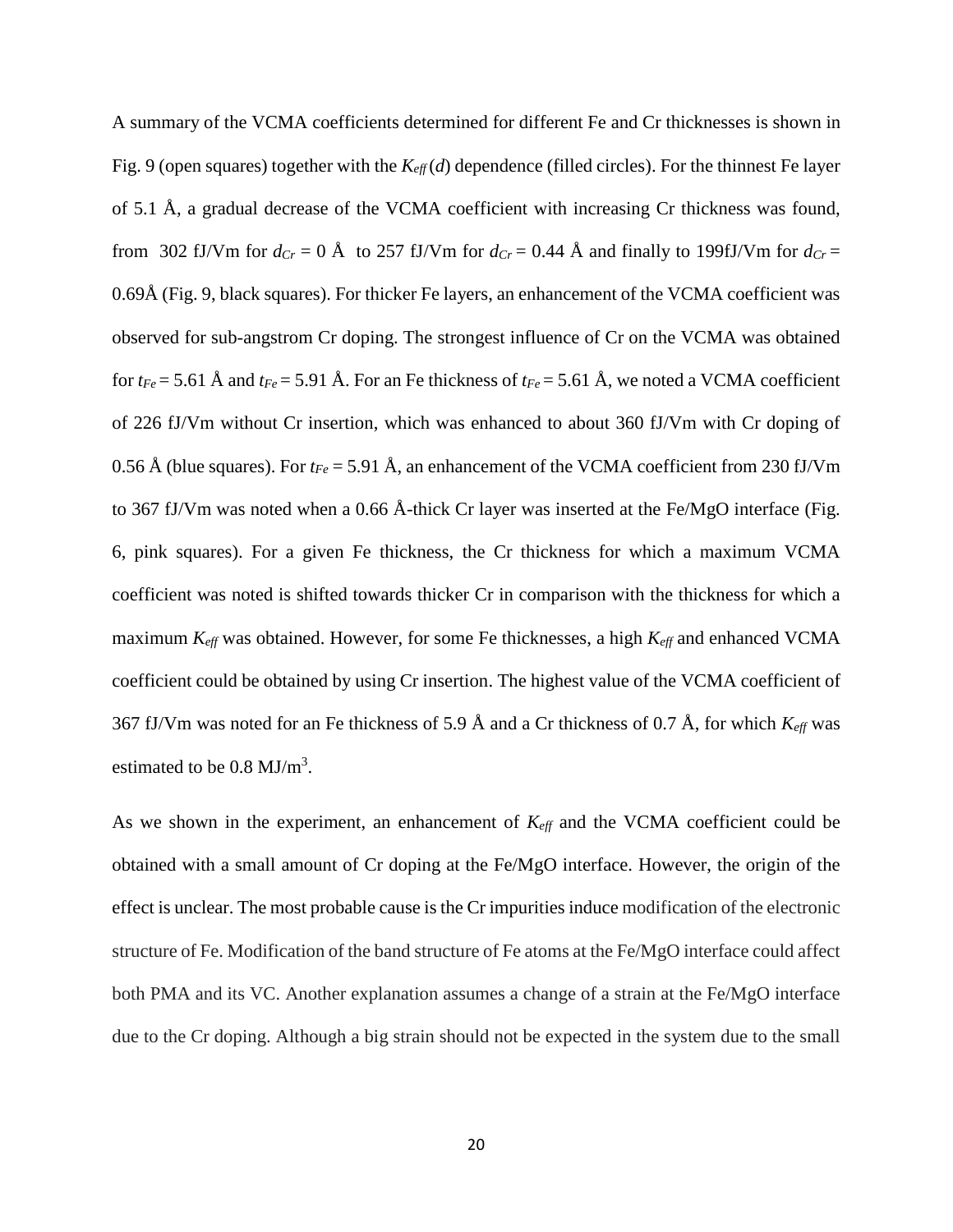lattice mismatch between Fe and Cr (0.6%), recent ab-initio calculations showed that even small modification of the strain can dramatically affect on the VCMA.<sup>40</sup>



*Figure 9 Effective anisotropy (filled circles, left scale) and VCMA coefficient (open squares, right scale) dependence on Cr thickness for different Fe thicknesses. The lines are guides to the eye.* 

# **Conclusion**

In summary, we proved that sub-monolayer Cr insertion at the Fe/MgO interface could enhance both PMA and its electric field induced change. Similarly to our previous results, we noted an increase of PMA when a negative voltage was applied. Moreover, for  $t_{Fe} \geq 5.4$  Å we showed that the change of *Keff* under an electric field was more pronounced when a Cr layer was inserted at the Fe/MgO interface. This result, together with a detailed analysis of the chemical structure of the Cr/Fe/MgO system with the use of Mӧssbauer spectroscopy, shows that the presence of Cr at the interface may induce a strong VCMA effect.

# **Acknowledgements**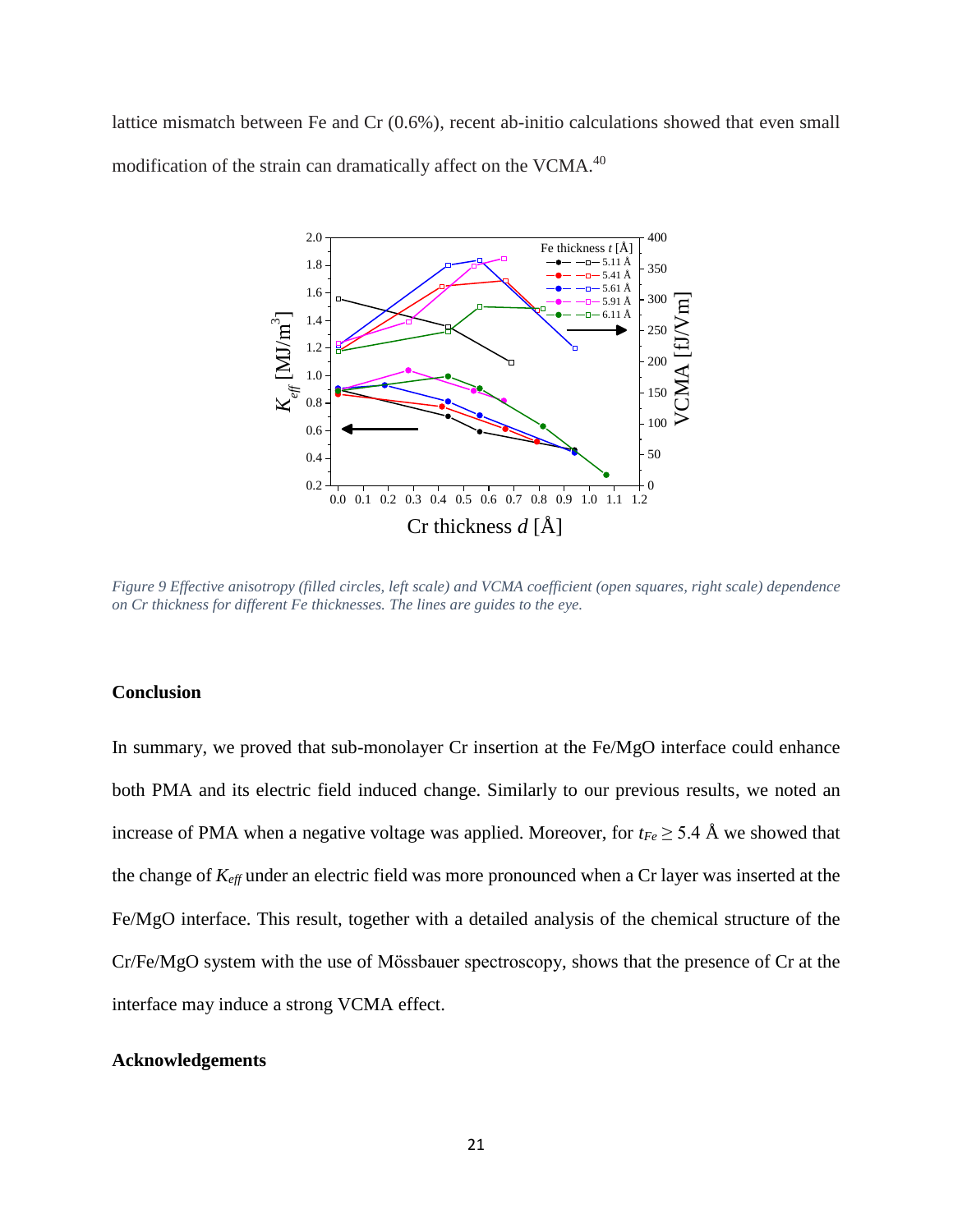We thank E. Usuda for assistance with the experiments. This work was partly supported by ImPACT Program of Council for Science, Technology and Innovation, the Strategic AIST integrated R&D program, "IMPULSE", and a Grants-in-Aid for Scientific Research (26709046). K. F. and J. K. were supported in part by the National Science Center (NCN), Poland (Grant No. 2011/02/A/ST3/00150).

### **Author Contributions**

A. K.-R. and T. N. designed the experiments and performed the sample fabrication, TMR measurements, and data analysis. S. Y. and Y. S. developed techniques for deposition, microfabrication, and measurements. K. F. and J. K. prepared samples for the Mössbauer spectroscopy (MS) studies and performed MS measurements and analysis. A. K.-R. wrote the manuscript with review and input from Y. S., J. K., and T. N. All authors contributed to the planning, discussion and analysis of this research.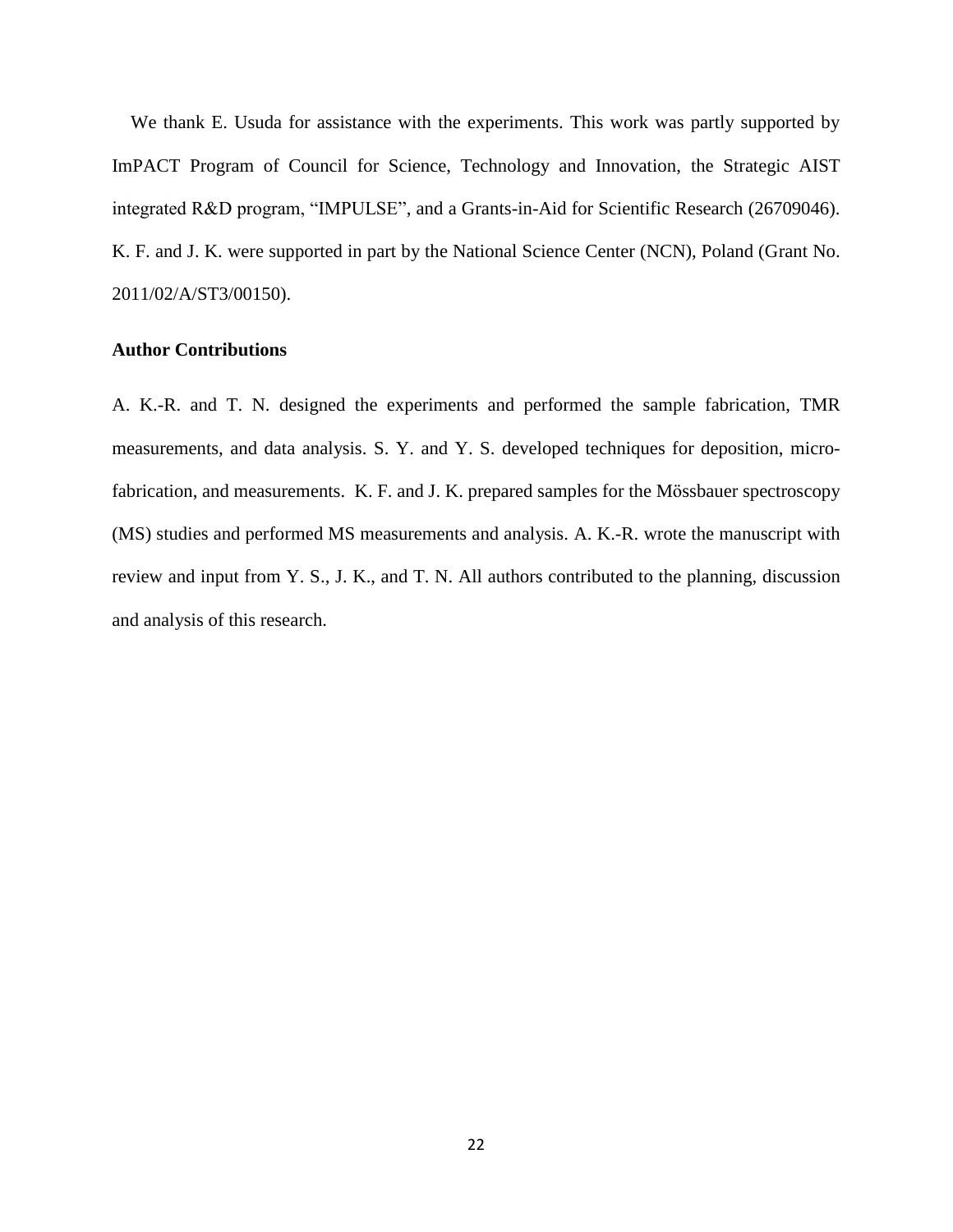# **Supplementary information**

*Table 1 Hyperfine parameters derived from the numerical fits of the CEMS spectra for Cr/ <sup>57</sup>Fe/MgO before and after annealing. IS denotes the average value of the isomer shift with respect to* α*-Fe, BHF is the average hyperfine magnetic field, ΔBHF denotes the average Gaussian width of the BHF distribution for a given site, and QS is the average quadrupole splitting.*

| before annealing                   |            |                        |                   |                |  |  |
|------------------------------------|------------|------------------------|-------------------|----------------|--|--|
| Component/<br>Subcomponent         | IS[mm/s]   | $Bhf[T]/\Delta Bhf[T]$ | ε or QS<br>[mm/s] | <b>RI</b> [%]  |  |  |
| $\ensuremath{\mathrm{A}}\xspace/1$ | $-0.21(3)$ | 14.6(3)                | $-0.026(4)$       | $\overline{4}$ |  |  |
| A/2                                | $-0.16(3)$ | 18.2(2)                | $-0.026(4)$       | 13             |  |  |
| A/3                                | $-0.12(3)$ | 20.7(5)                | $-0.026(4)$       | 8              |  |  |
| A/4                                | $-0.07(3)$ | 23.4(7)                | $-0.026(4)$       | 6              |  |  |
| A/5                                | $-0.03(3)$ | 26.3(9)                | $-0.026(4)$       | 5              |  |  |
| A/6                                | 0.00(4)    | 28(1)                  | $-0.026(4)$       | 9              |  |  |
| A/7                                | 0.04(4)    | 30(2)                  | $-0.026(4)$       | 20             |  |  |
| A/8                                | 0.07(4)    | 32.9(5)                | $-0.026(4)$       | 12             |  |  |
| A/9                                | 0.11(4)    | 35.1(3)                | $-0.026(4)$       | 8              |  |  |
| $\bf{B}$                           | 0.61(4)    | 32.7(2)/4.2(3)         | 0.09(2)           | 12             |  |  |
| ${\bf P}$                          | 0.04(2)    | 4.4(1)                 | $\boldsymbol{0}$  | 3              |  |  |
| after annealing                    |            |                        |                   |                |  |  |
| $\ensuremath{\mathrm{A}}\xspace/1$ | $-0.08(4)$ | 18.7(4)                | $-0.06(4)$        | 9              |  |  |
| A/2                                | $-0.07(4)$ | 20.7(6)                | $-0.05(4)$        | 11             |  |  |
| A/3                                | $-0.05(5)$ | 23.6(3)                | $-0.02(4)$        | 13             |  |  |
| A/4                                | $-0.03(5)$ | 26.4(6)                | $-0.01(4)$        | 9              |  |  |
| A/5                                | $-0.01(5)$ | 29.3(7)                | 0.01(5)           | 10             |  |  |
| A/6                                | 0.00(5)    | 31.5(8)                | 0.03(5)           | 12             |  |  |
| $\ensuremath{\mathrm{A}}/7$        | 0.02(5)    | 33.6(2)                | 0.05(5)           | $18\,$         |  |  |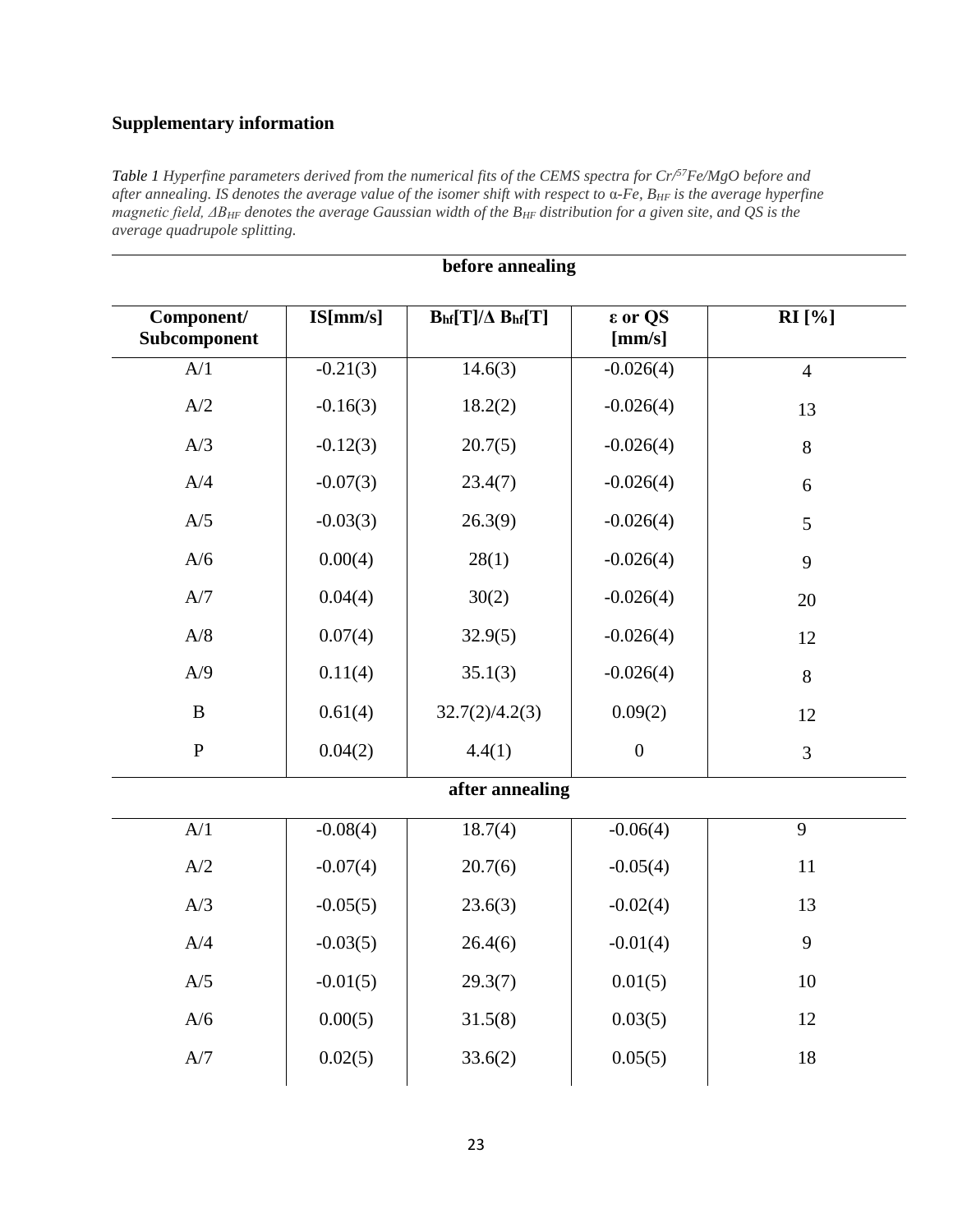| 0.10(3) | 26.0(2)/1.8(2) |  |
|---------|----------------|--|
|         |                |  |



*Figure 1a Areal magnetization dependence on Fe thickness obtained from SQUID measurements for Cr/Fe/MgO (black squares), and Cr/Fe/Cr/MgO with a Cr thickness of 0.5Å (red squares).* 

 $\overline{\phantom{a}}$ 

<sup>&</sup>lt;sup>1</sup> F. Matsukura, Y. Tokura, H. Ohno, Nature Nanotechnology 10, 209(2015).

<sup>2</sup> M. Weisheit, S. Fähler, A. Marty, Y. Souche, C. Poinsignon, D. Givord, Science 315, 349 (2007).

<sup>3</sup> T. Maruyama, Y. Shiota, T. Nozaki, K. Ohta, N. Toda, M. Mizuguchi, A. A. Tulapurkar, T. Shinjo, M. Shiraishi, S. Mizukami, Y. Ando and Y. Suzuki, Nature Nanotechnology 4, 158 - 161 (2009).

<sup>4</sup> D. Chiba, S. Fukami, K. Shimamura, N. Ishiwata, K. Kobayashi and T. Ono, Nature Mat. 10, 853-856 (2011).

<sup>5</sup> D. Chiba, M. Kawaguchi, S. Fukami, N. Ishiwata, K. Shimamura, K. Kobayashi and T. Ono, Nature Commun. 3, 888 (2012).

<sup>6</sup> A. Bernand-Mantel, L. Herrera-Diez, L. Ranno, S. Pizzini, J. Vogel, D. Givord, S. Auffret, O. Boulle, I. M. Miron, and G. Gaudin, Appl. Phys. Lett. 102, 122406 (2013).

<sup>7</sup> A.J. Schellekens, A. van den Brink, J.H. Franken, H.J.M. Swagten and B. Koopmans, Nature Commun. 3, 847 (2012).

<sup>8</sup> K. Nawaoka, S. Miwa, Y. Shiota, N. Mizuochi and Y. Suzuki, Appl. Phys. Exp., 8, 6 (2015).

<sup>9</sup> Y. Shiota, T. Nozaki, F. Bonell, S. Murakami, T. Shinjo, and Y. Suzuki, Nat. Mater. 11, 39 (2012).